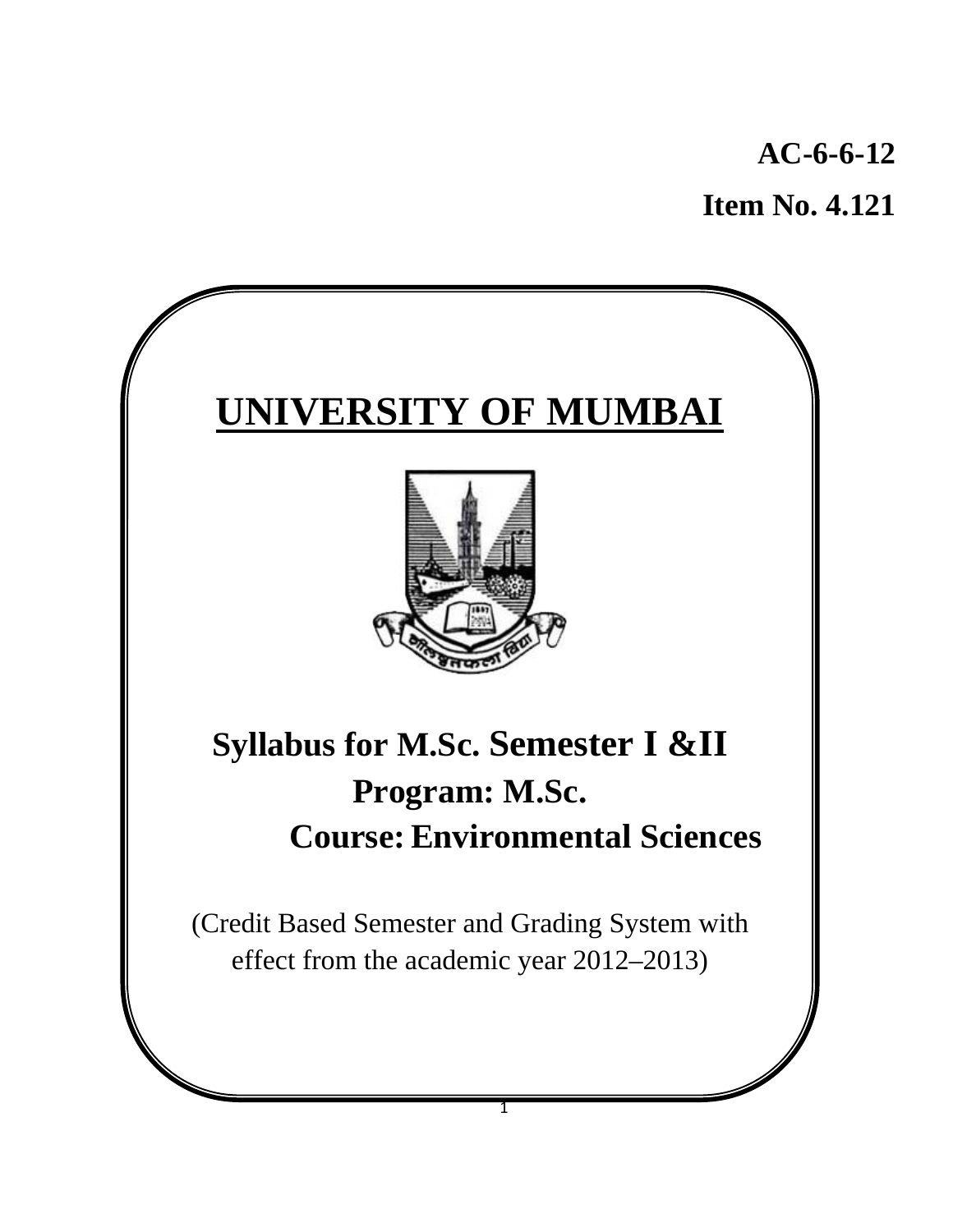## **M. Sc. Environmental Sciences Syllabus**

## **Credit Based and Grading System To be implemented from the Academic year 2012-2013**

- 1. The credit system will be implemented from the year 2012-13.
- 2. Each student is expected to take 4 credits per theory paper and two credits per practical in each semester.
- 3. At the end of each semester each student will be examined both in the theory and in the practicals. Similarly the student has to appear for the internal examination of theory and practicals as per the ordinances.
- 4. The candidate is expected to submit a journal certified by the head of the department or institution at the time of the practical examination.
- 5. A candidate will not be allowed to appear for the practical examination unless he or she produces a certified journal or a certificate from the head of the institution or department stating that the journal is lost and the candidate has performed the required number of experiments satisfactorily. The list of the experiments performed by the candidate should be attached with such certificate
- 6. Use of non programmable calculators is allowed both at the theory and the practical examination.

### **Semester-I papers:**

- 1) Ecology and Ecosystem
- 2) Biodiversity
- 3) Environment and Natural resources
- 4) Environmental Pollution

### **Semester-II papers:**

- 1) Environmental monitoring and Assessment
- 2) Pollution control technology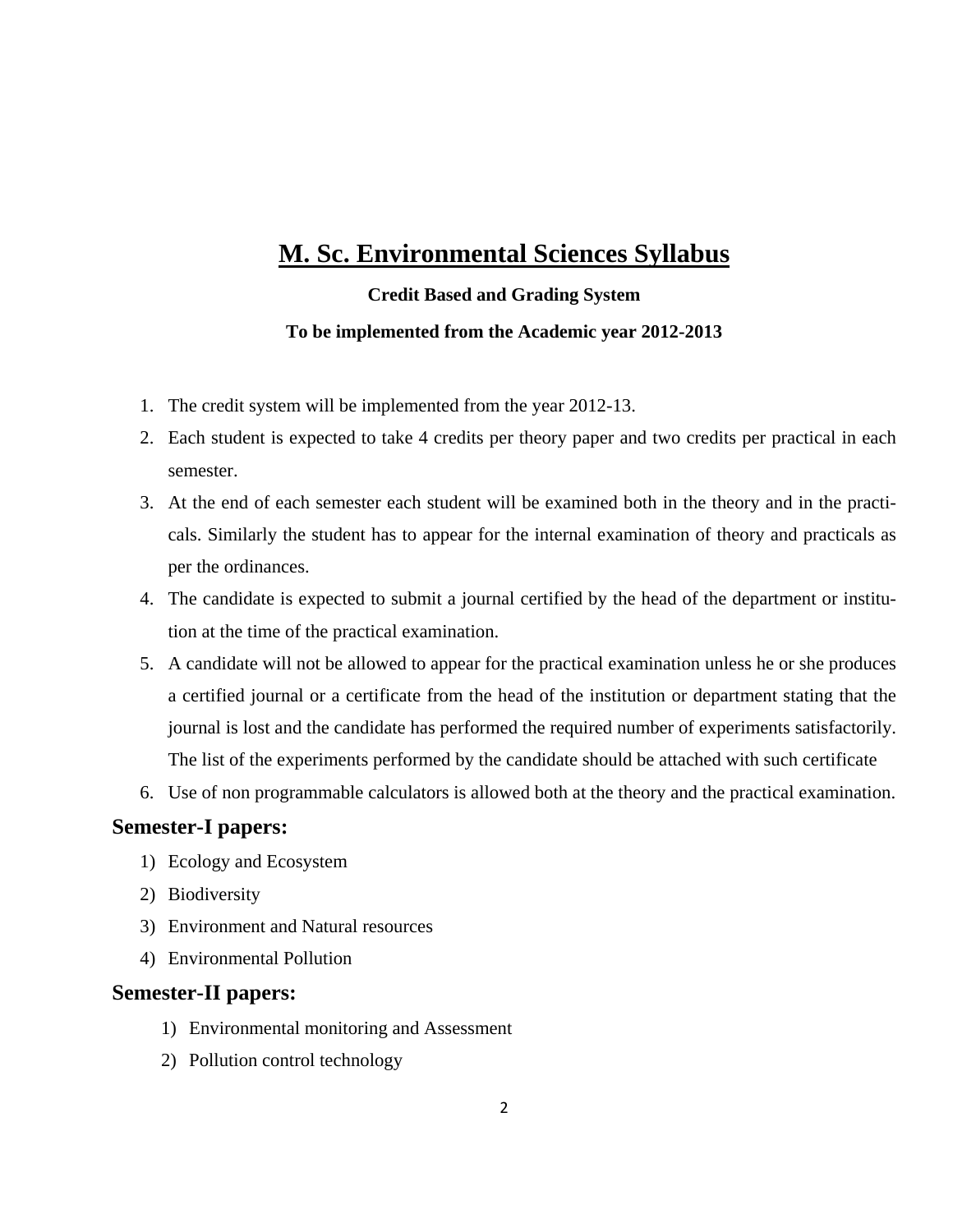- 3) Green Technology
- 4) Environment Acts Rules and Regulations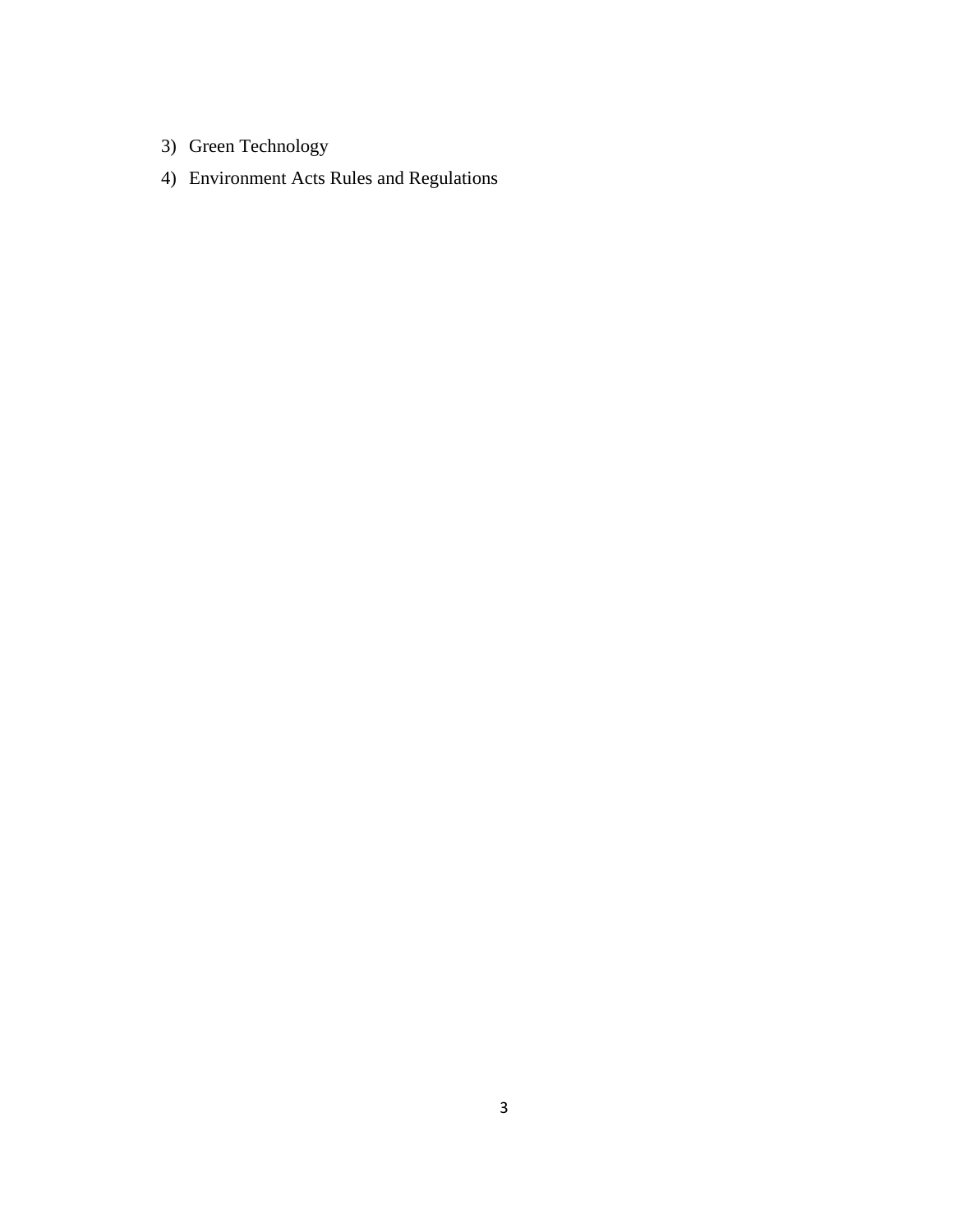#### **SEMESTER-I**

#### **PSEVS101**

#### **Ecology and Ecosystem: (Credit: 4)**

Unit I (10 L)

**Ecology:** Definition, principle and scope of ecology, aquatic and terrestrial ecology, freshwater ecology, marine ecology, estuarine ecology, Community concept, types of community, succession process, competition and Coexistence, types of interactions: predation, parasitism, antibiosis, commensalism, cooperation and mutualism, population growth.

#### **Unit II** (20L)

**Concept of Biosphere and ecosystem:** Biomes, Population parameters, structure, Growth Regulation, Interaction between populations, life, history, strategies. Types of ecosystem, eco system of India, Characteristics of eco system, structure of ecosystem and function of an ecosystem, population Dynamics, Carrying capacity. Abiotic and Biotic environment, limiting factors, adaptation, Habitat and niche, nature of environment. Littoral Zones: Fauna of intertidal zones, their distribution and adaptations, ecological importance of mangrove vegetation, distribution of mangrove areas in India, salinity ingress in coastal areas.

Marine Environment: Biota in different types of zones, its diversity-plankton, nekton, benthos, their adaptations and productivity, Indian marine territory, Exclusive Economic Zones (EEZ)

Dynamic biogeography: routes of migration of plants and animals, their impact on local ecosystems, trade routes, shipping, accidental import, weeds, ballast water.

#### **Unit III** (15L)

**Organization of Ecological systems:** Ecosystem components, Producers, consumers and decomposer, Food chains, food web and ecological pyramids, Biotic and abiotic components, Ecological pyramids, Bioaccumulation and biomagnifications, mass and energy transfer in successive trophical level.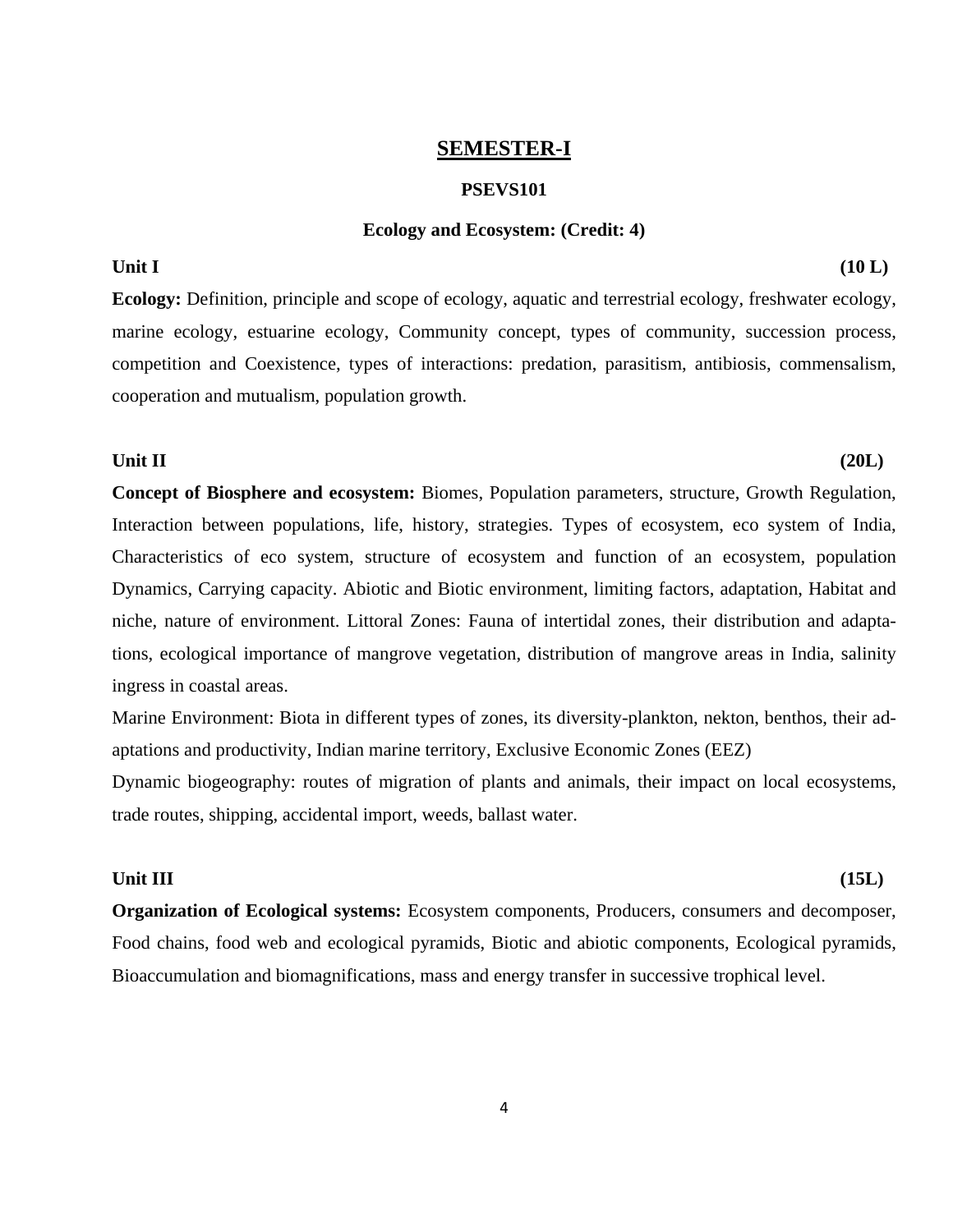#### **Unit IV** (15L)

**Energy and Ecological succession:** Flow and energy fixation, construction of ecological pyramids. Biogeochemical cycles: Hydrological cycles, carbon cycle, oxygen cycle, nitrogen cycle, sulfur cycle, phosphorus cycle-its importance and applications. Primary succession, secondary succession and ecological climax, impacts of development of ecosystem, population, commumnity ecology, predator and prey relationship.

#### **Texts/References:**

- 1) E. P. Odum (1996) Fundamentals of Ecology, Nataraj Publisher, Dehra Dun.
- 2) K.M.M. Dakshini (1999) Principle and Practices in Plant Ecology, CRC, Boston.
- 3) M.C. Dash (1994) Fundamentals of Ecology, Tata McGraw Hill, New Delhi.
- 4) M.C. Molles Jr. (1999) Ecology- Concepts and Application, McGraw Hill, New Delhi.
- 5) V. Ingegnoli (2002) Landscape Ecology: a widening foundation, Springer, Bonn.
- 6) E.J. Kormondi (1999) Concepts of Ecology, Prentice Hall of India, New Delhi.
- 7) Chapman, J.L. and Reiss M.J. (2005) Ecology Principles and Applications, Cambridge University Press, London.
- 8) E.P. Odum and G. W. Barrett (2005) Fundamentals of Ecology, Thomson Asia Pvt. Ltd., Singapore.
- 9) S.V.S. Rana (2005) Essentials of Ecology and Environmental Sciences, Prentice Hall of India, New Delhi.
- 10) Environment And Ecology-EAS105/EAS 205-R.Rajagopalan
	- 11) Environmental Studies From Crisis To Cure-2<sup>nd</sup> Edition-R.Rajagopalan
		- **12)** Environmental Biotechnology-Alan Scragg,Oxford University Press.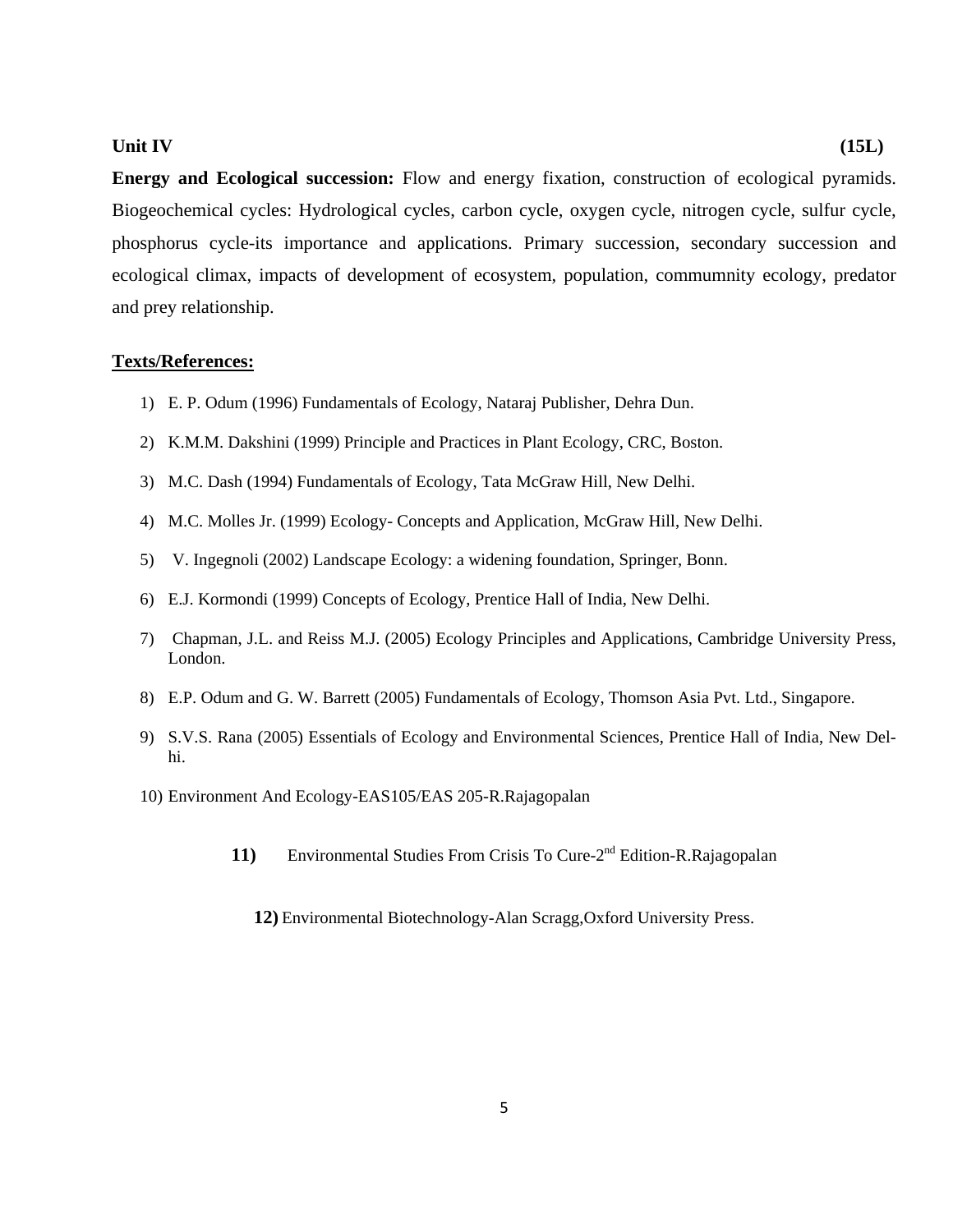#### **PSEVS 102**

#### **Biodiversity: (Credit: 4)**

## **Biodiversity concept and components:** Biodiversity concept, Biodiversity-components, Biodiversity-Types, Biodiversity-importance, ecological importance, economical importance, key stone umbrella and flagship species, Economic value of biodiversity, ecotone and niche.

#### **Unit II** (20L)

**Biodiversity and evaluation:** Biodiversity- values, Biodiversity status: National status and Global status, hotspot; threatened species, IUCN Red list, endangered species, vulnerable species, rare species, extinct species and endemic species. Climate change, induced losses. common flora and fauna in India-Aquatic: phytoplankton, Zooplankton and macrophyes.Terrestrial: Forests; Endangered and threatended speceis.

#### **Unit III** (10L)

**Biodiversity Convention and Biodiversity Act:** IPRs, national and international programs for biodiversity conservation. Wildlife values and eco-tourism, wildlife distribution in India, problem in wildlife protection, role of WWF, WCU, CITES, TRAFFIC, Wildlife Protection Act 1972.

#### **Unit IV** (15L)

**Biodiversity Conservation:** Importance of Biodiversity conservation, Different approaches for Biodiversity conservation-In-situ conservation: sanctuaries, biospheres reserves, national parks, nature reserves, preservation plots. Ex-situ conservation: botanical gardens, zoos, aquaria, homestead garden; herbarium; In-vitro Conservation: germplasm and gene Bank; tissue culture: pollen and spore bank, DNA bank.

#### **Unit I** (15L)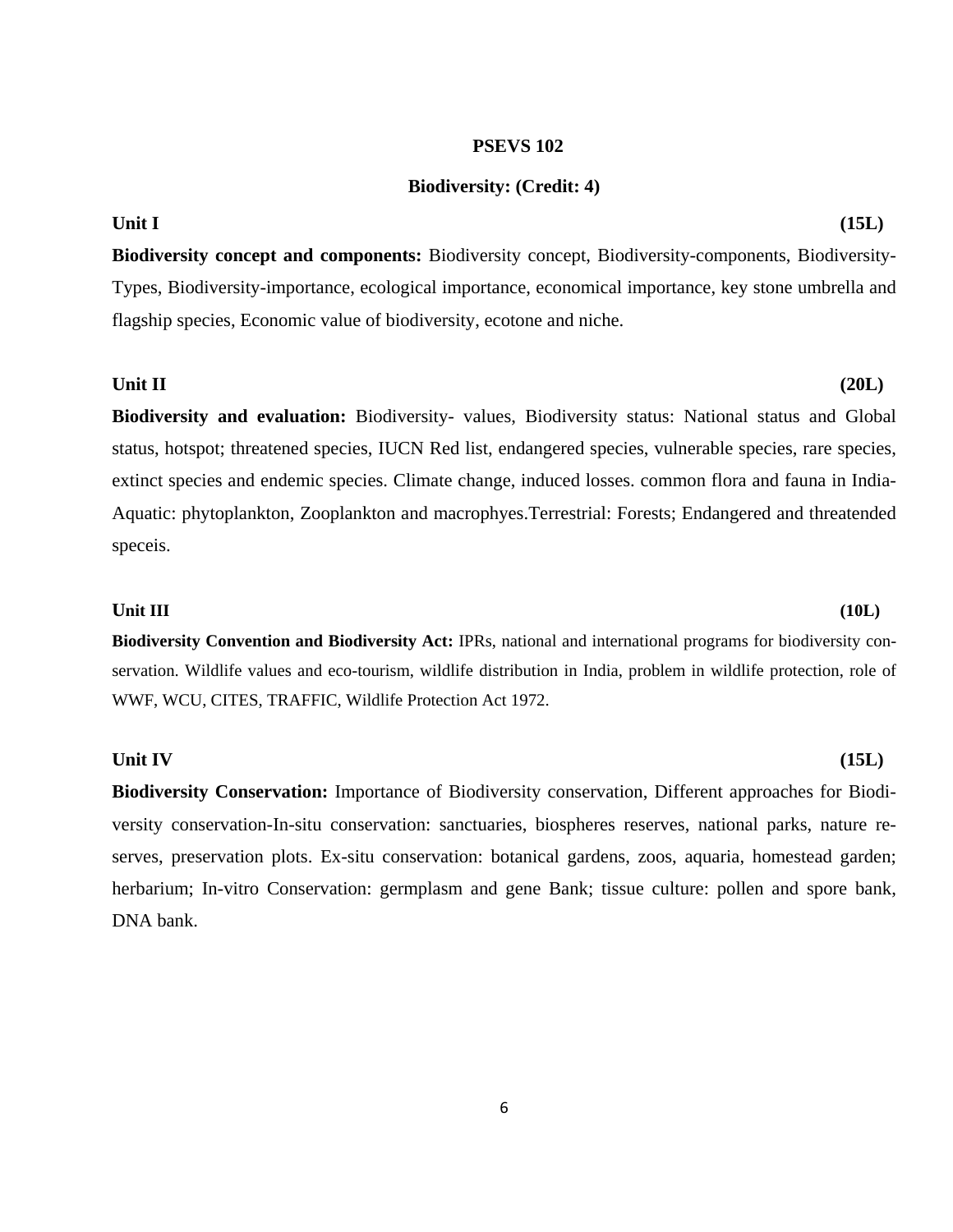#### **Texts/References:**

- 1) Sustaining Life: How Human Health Depends on Biodiversity Eric Chivian Aaron Bernstein (2008)
- 2) Shahid Naeem, Daniel E. Bunker, Andy Hector and Michel Loreau (2009)Biodiversity, ecosystem fuctioning and human well being: An ecological and economic perspective
- 3) S.K. Agarwal et al (1996) Biodiversity and Environment, APH, Dehra Dun.
- 4) S.S. Negi (1993) Biodiversity and its Conservation in India, Indus Publications, New Delhi.
- 5) W.W. Collins and C.O. Qualset (1998) Biodiversity in Agro-ecosystem, CRC, Boston.
- 6) V.K. Krishnamurthy (2003) Text Book of Biodiversity, Science Publisher, Chennai.
- 7) P.S. Ramakrishnan (2000) Mountain Biodiversity, Land Use Dynamics and Traditional Ecological Knowledge, Oxford and IBH, New Delhi
- 8) Global Biodiversity strategy: WRI, IUCN & UNEP
- 9) Ecotourism and Sustainable Development: Singh; Abhijeet Pub

#### **PSEVS103 Environment and natural resources: (Credit: 4)**

#### **Unit I** (10L)

**Environment**: Definition of Environment, Earth, Man and Environment, Evolution of environment, Physico-chemical and Biological Characteristics of environment. Structure and composition of atmosphere, hydrosphere, lithosphere and biosphere. Geographical classification, Distribution and zones.

#### **Unit II** (20L)

**Mass and energy:** Transfer of mass and energy across various interfaces. First and second laws of thermodynamics, heat transfer processes, Biochemical cycles, gaseous and sedimentary turnover rate and turnover item, General relationship between landscape and climate. Climates of India, Indian monsoon, Drought, Tropical cyclones and western disturbances. Atmosphere stability and instability, tem-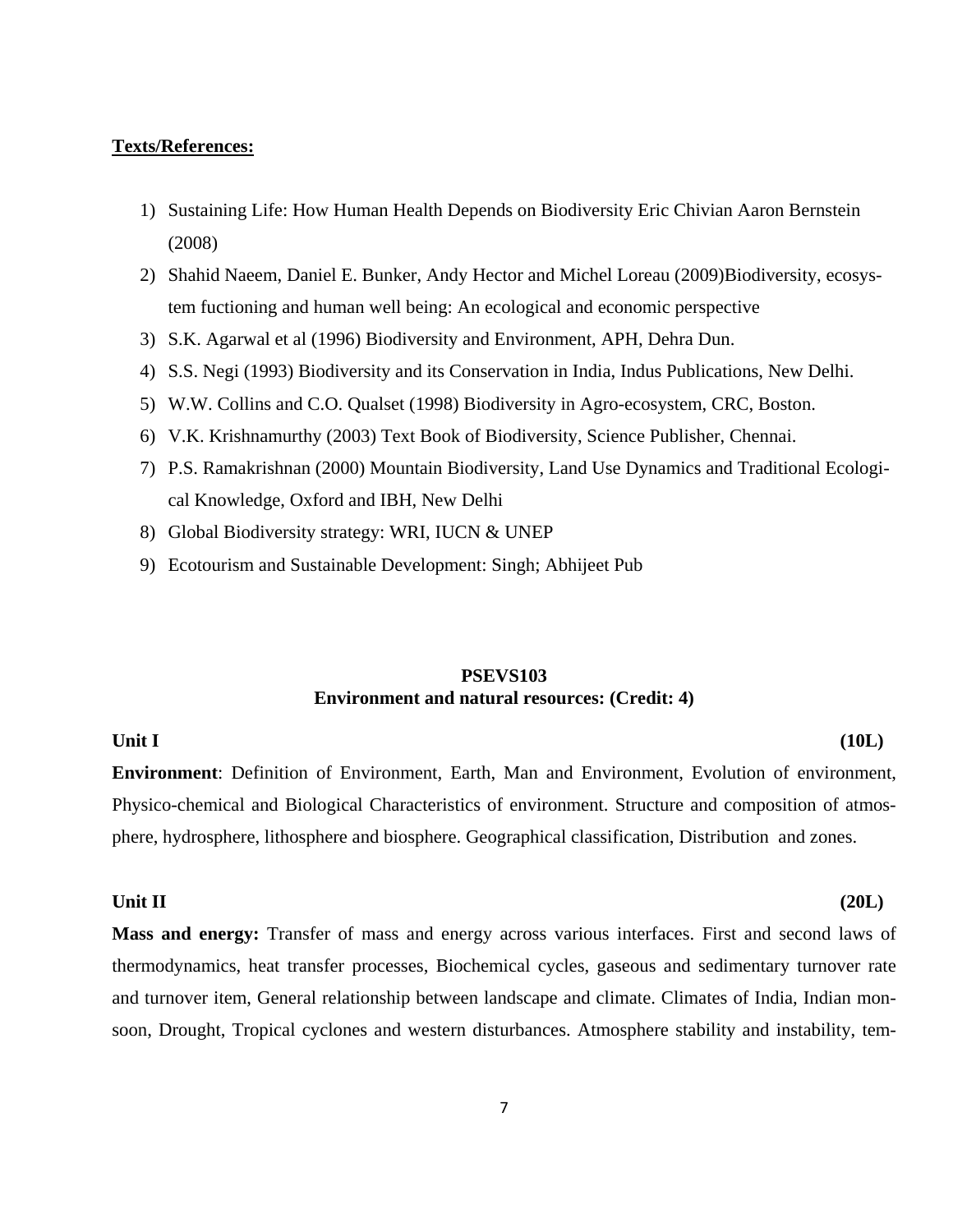perature inversion and mixing heights, heat balance of the earth- atmosphere system, global climate change.

#### **Unit III** (20L)

.

**Natural resources**: Types of natural resources, Forest resources: use and over-exploitation, deforestation, timber extraction, mining, dams and their effects on forests and tribal people. Water resources: use and utilization of surfaces and ground water, floods drought, dams-benefits and problems. Mineral resources: environmental effects of extracting and using mineral sources. Food resources: World food problems overgrazing, effects of modern agriculture, fertilizers-pesticides problems, Water logging, salinity. Land resources: Land as a resource, Land degradation, man induced landslides, soil erosion and desertification

#### **Unit IV** (10L)

**Energy resources:** Concept and demand of energy, Growing energy needs, Renewable and nonrenewable sources, use of alternate energy sources, Wind energy, Solar energy, water as source of energy, Biofuels prodution, use and sustainability, use and over exploitation of energy sources and associated problems. Role of an individual in conservation of natural resources. Equitable use resources for sustainable lifestyles.

#### **Texts/References:**

- 1) Renewable Energy Environment and Development: M. Dayal; Konark Pub. Pvt. Ltd. Alternative Energy: S. Vandana; APH Publishing Corporation
- 2) Nuclear Energy Principles, practice and prospects: S. K. Agarwal; APH Publishing Corporation
- 3) S. Glassstone, D. Van Nastrand, Source book on atomic energy, 3rd Edition, Germany, 1967
- 4) M. Eisendbud, Environmental radioactivity, Academic Press
- 5) E.D.Enger, B.E. Smith, Environmental Sciences- Astudy of Inter relationships, WCB Publication
- 6) Bio-Energy Resources: Chaturvedi; Concept Pub.
- 7) National Energy policy, crisis and growth: V S. Mahajan; Ashis Publishing House
- 8) Geography and Energy Commercial energy systems and national policies: J. D. Chapman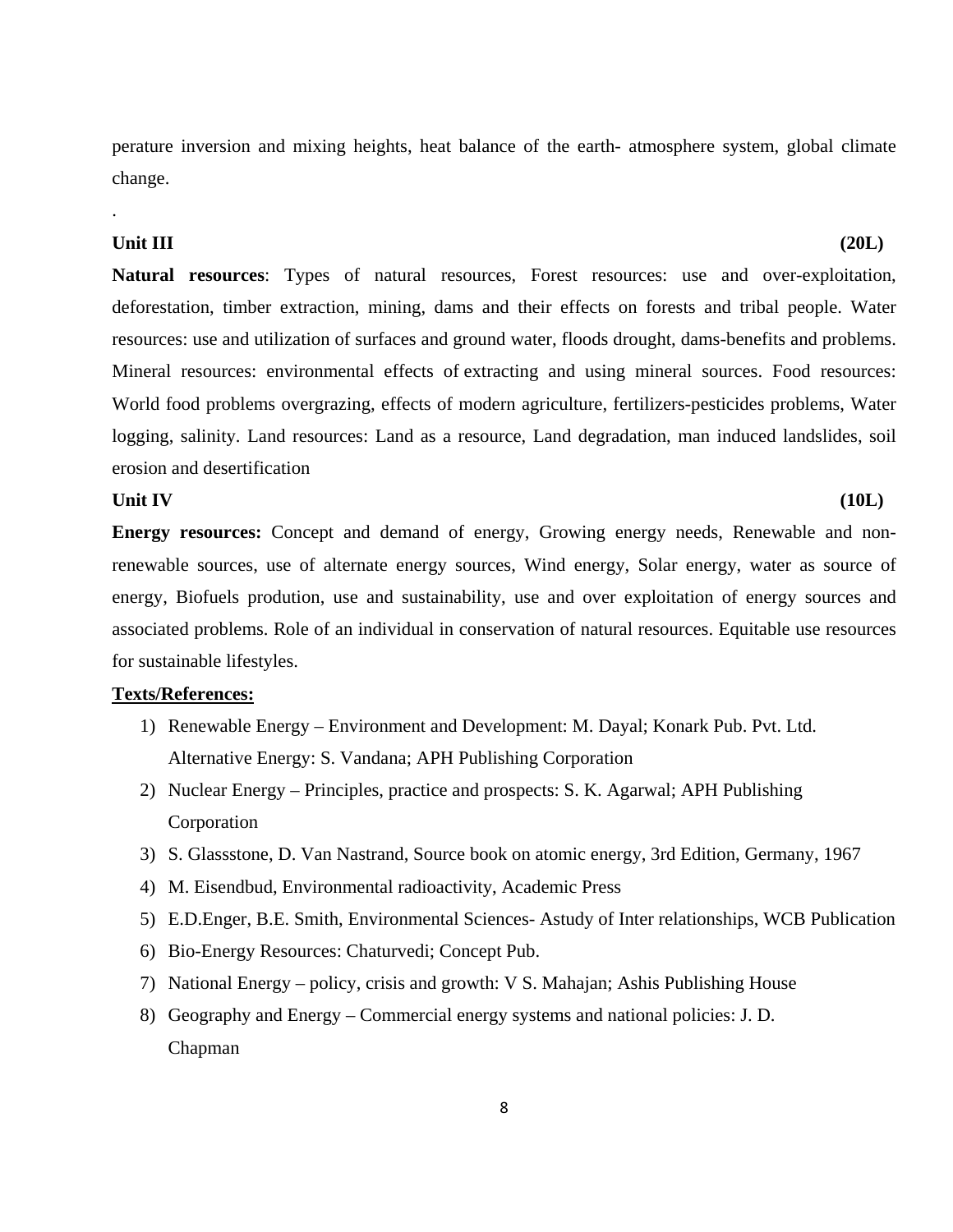#### **PSEVS104 Environmental Pollution: (Credit: 4)**

## **Unit I** (20L) **Introduction to Environmental pollution, Air and Water Pollution:** Definition and sources of pollution; Different types of pollution and their global, regional and local aspects. Types and sources of air pollutants; Reaction of pollutants in air forming smog, PAN, Acid rain; Atmospheric diffusion and stack performance; Transport of pollutants; Effects of air pollutants on flora and fauna; Sinks of atmospheric gases. Sources of water and their contamination; Types of pollutants, various industrial effluents such as pulp and paper mills, oil exploration and refinery, petrochemicals, iron and steel industries, domestic wastes ,organic debris, agricultural wastes, pesticides; Eutrophication - causes and effects and control measures.

#### Unit II (10L)

Soil pollution and solid waste pollution: Causes of soil pollution; Effects of Fungicides and weedicides on soil components, residual toxicity and pollution. Different kinds of synthetic fertilizer (N, P, K), and their interactions with different components of soil, their toxicity and pollution. Industrial effluents and their interactions with soil components, Contamination by radio nuclides. Solid waste pollution: sources, nature, classification and environmental effects.

#### **Unit III** (15L)

**Radiation and Noise pollution:** Radioactive decay; Interaction of radiation with matter; Biological impact and health hazards associated with radiation, Units of radioactivity and radiation dose; Protection against ionizing isotopes and their applications in waste water and air pollution analysis and treatment; Radioactive waste disposal. Basic properties of sound waves – plane and spherical waves, sound pressure, loudness and intensity levels, decibel; Sources of Noise Pollution–Measurement and analysis of sound, Measures to control noise pollution.

9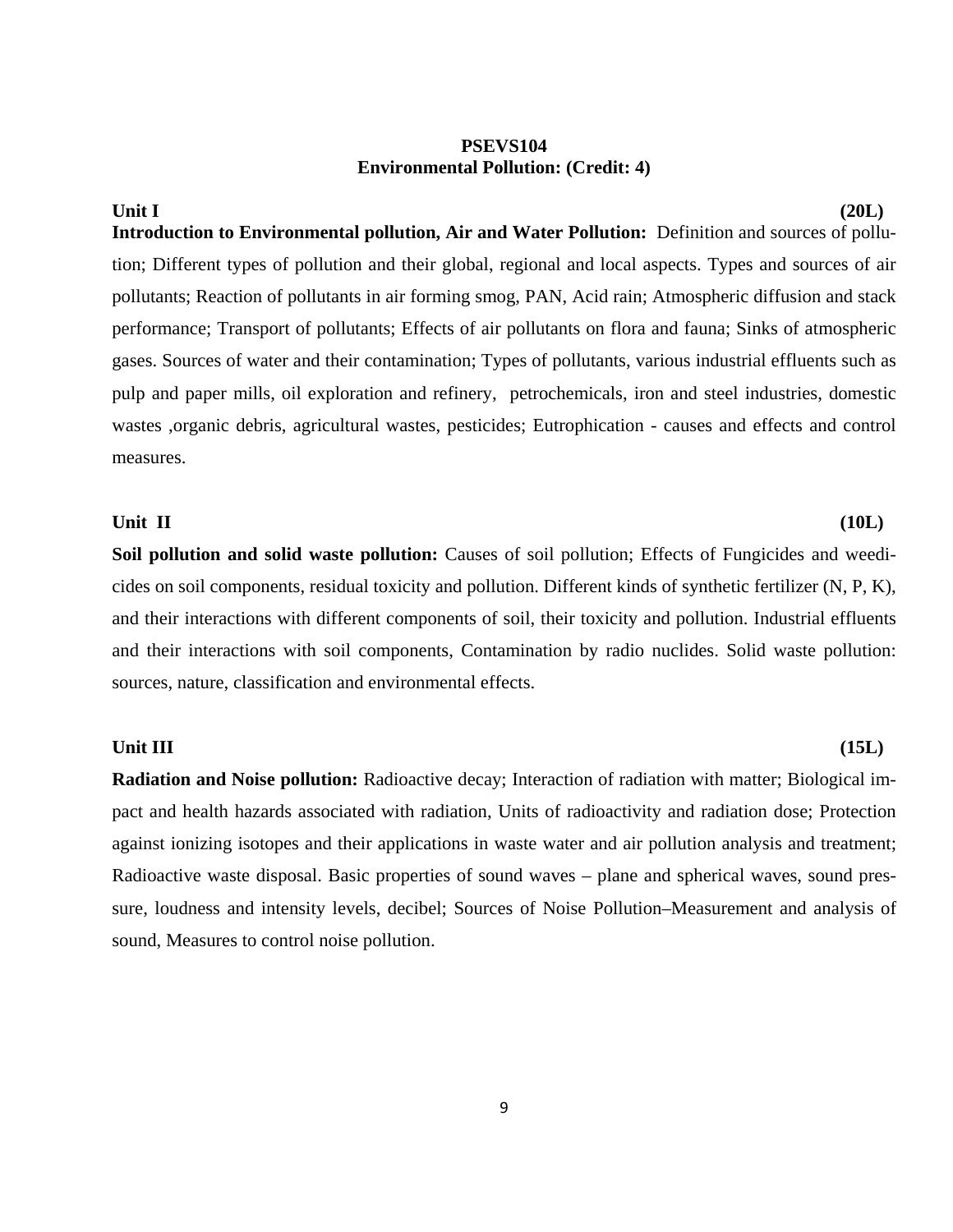#### **Unit IV** (15L)

**Thermal pollution, Oil Pollution and Electronic waste (E-waste):** Definition and sources, Chemical and biological effects of thermal pollution, Effect on marine life, bacteria and water quality and other aquatic biota; Thermal pollution from power plants and their control. Oil pollution and marine ecology, sources of oil pollution, factors effecting fate of oil after spillage movement, spreading, evaporation, emulsification, dispersion, remote sensing in water quality monitoring. Sources and types and constituents of E-wastes and its environmental consequences.

#### **Texts/References:**

- 1) J.N.B. Bell (2002) Air Pollution and Plant Life, 2nd Edition, John Wiley and Sons, New Delhi.
- 2) Christon J. Hurst, Ronald L. Crawford, Guy R. Knudsen, Michael J. McInerney, Manual of Environmental Microbiology, 2nd edition, ASM Press. 2001.
- 3) Bruce Rittman, Perry L. McCarty. Environmental Biotechnology: Principles and Applications,2nd Edition, McGraw-Hill, 2000.
- 4) Air Pollution Stern
- 5) Environmental Pollution Control Engineering: C. S. Rao
- 6) Environmental Chemistry : B.K. Sharma, and H. Kaur
- 7) Air pollution threat and response: D. A. Lynn
- 8) Air pollution and Environmental Protection Legislative policies, Judicial trend and Social perceptions: N. Kumar; Mittal Publication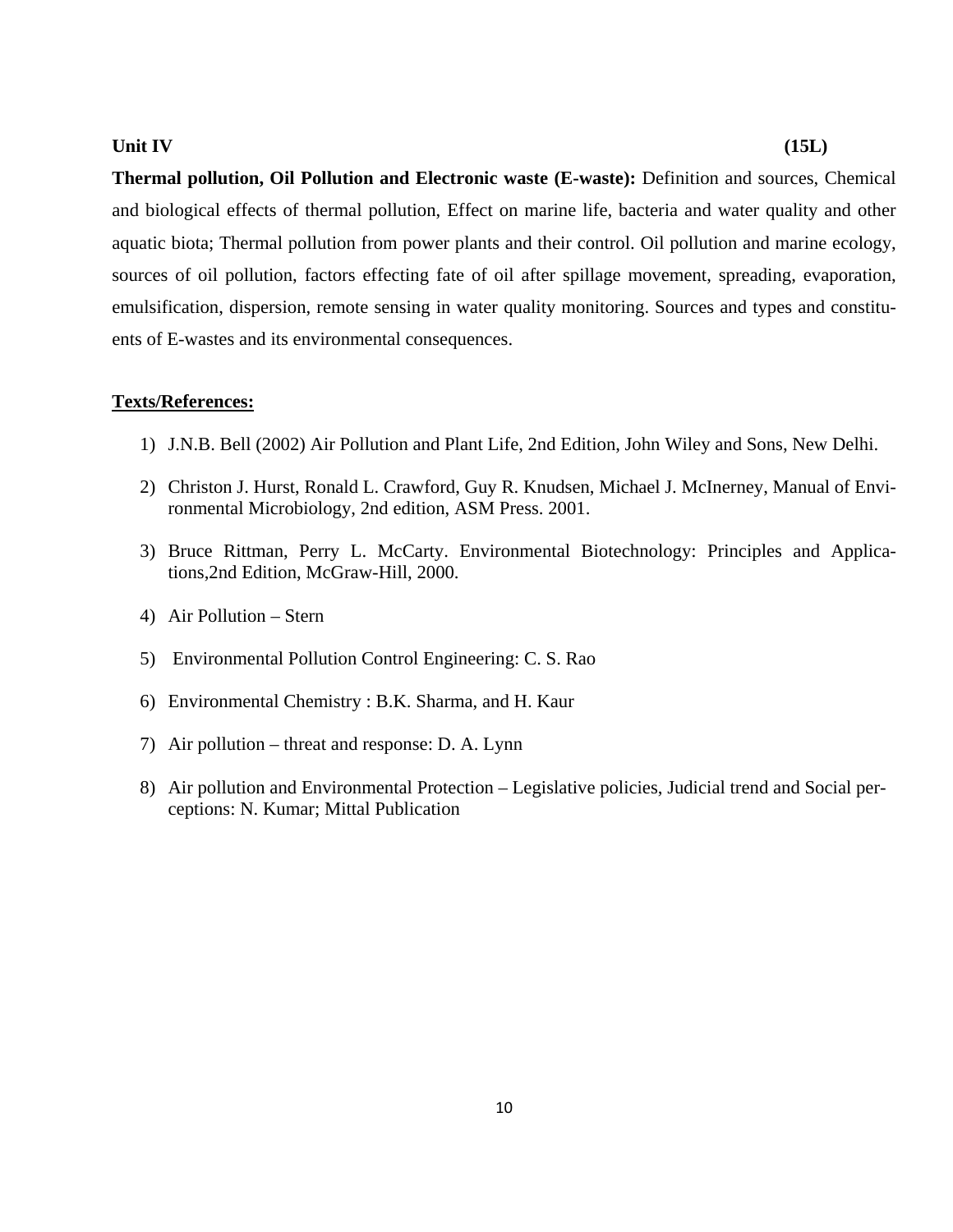#### **SEMESTER I**

#### **PSEVSP101 ECOLOGY AND ECOSYSTEMS**

#### **A. Minor Experiments**

- 1. Determination of diversity indices in plant communities.
- 2. To construct ecological pyramids of population sizes in ecosystem.
- 3. Determination of Chlorophyll content from plant species.
- 4. Determination of Harvest method from plant species.

#### **B. Major Experiments**

- 1. Determination of Importance value index of species in a plant community.
- 2. To compare two plant communities
- 3. Quantitative measurement of plankton in fresh and marine water samples.
- 4. Determination of primary productivity by light and dark bottle method.

#### **PSEVSP102**

#### **Biodiversity**

#### **A. Minor Experiments**

- 1. Prepare a map of India, showing bio-geographical zones and expanse of territorial waters.
- 2. Identification and description of plant species.
- 3. To plot biosphere reserve on a map of India.
- 4. Prepare a document of endemic and exotic species of plants and animals for a selected PAN.

#### **B. Major Experiments**

- 1. Indicate distribution range of a plant and animal species identified as endangered on an Indian map.
- 2. Prepare a map of. Maharashtra showing Protected Area Network (PAN) in it.
- 3. To study qualitative and quantitative characters of a plant community by quadrate method.
- 4. To study a plant community by using line transect method, using line, belt and profile transects.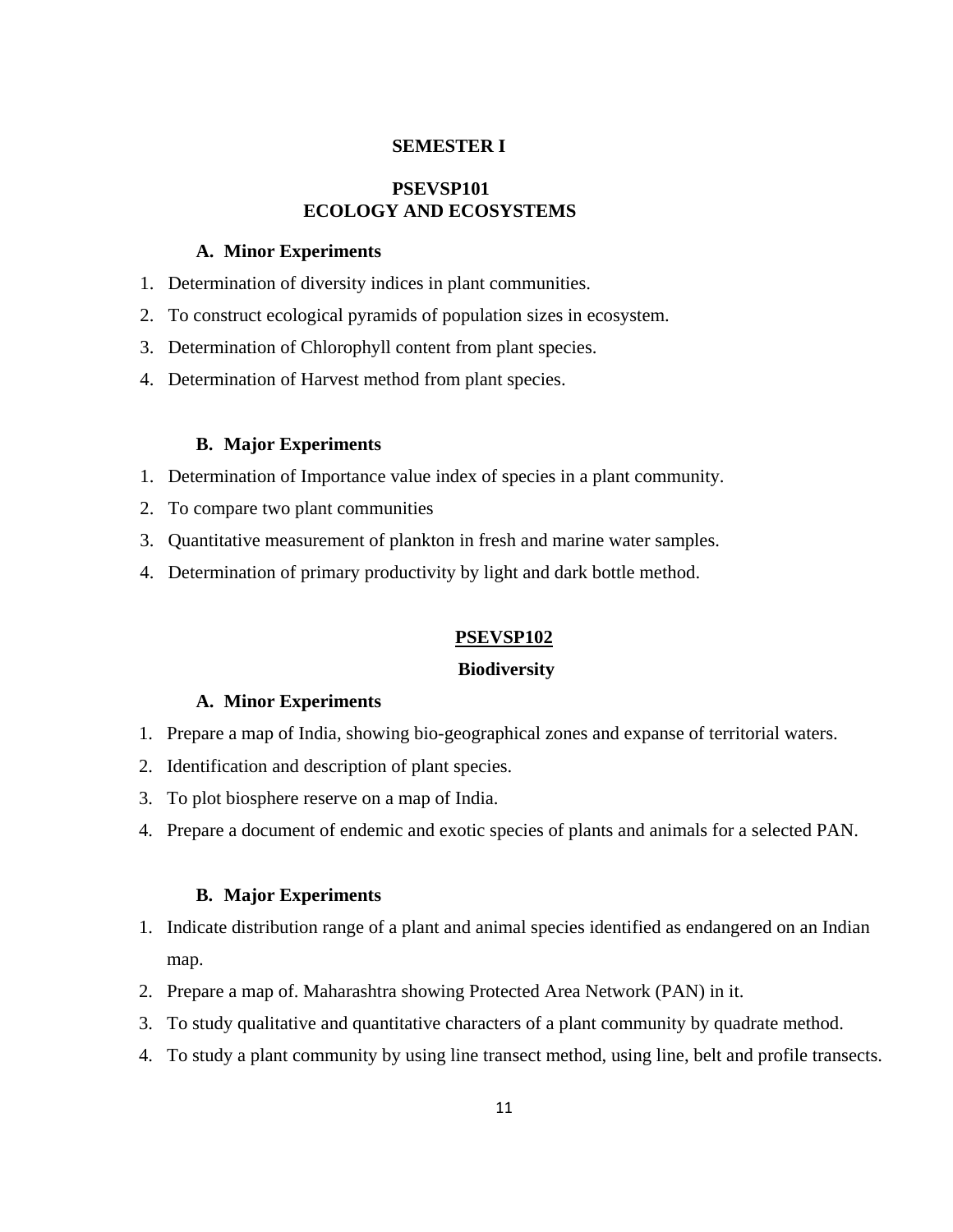#### **PSEVSP103**

#### **Environment and Natural Resources**

#### **A. Minor Experiments**

- 1. Determination of total organic matter in soil.
- 2. Determination of pH value of different types of soil.
- 3. Determination of water holding capacity of soil.
- 4. To quantify hydrological cycle in different land use types in or around specified premises.

#### **B. Major Experiments**

- 1. Determination of mechanical composition of soil by Pipette method.
- 2. To study the soil profiles for their height, color, texture and electrical conductivity.
- 3. Determination of total nitrogen value of the soil by Kjeldahl's method
- 4. Determination of SAR value of soil.(Sodium Absorption Ratio)

#### **PSEVSP104**

#### **Environmental Pollution**

#### **A. Minor Experiments**

- 1. Determination of Total Dissolved Solids from the lake water.
- 2. Determination of Total Hardness of well water.
- 3. Measurement of photo density flux by Luxmeter.
- 4. Measurement and classification of noise pollution.

#### **B. Major Experiments**

- 1. Determination of  $CO<sub>2</sub>$  in the atmosphere by volumetric method.
- 2. Determination of physical parameters of (I) Well water (ii) Industrial of given type effluent (iii) River water (iv) Sea water.
- 3. Determination of Dissolved Oxygen from Sea water by Winkler's method.
- 4. Determination of Chemical Oxygen Demand value for industrial waste effluent.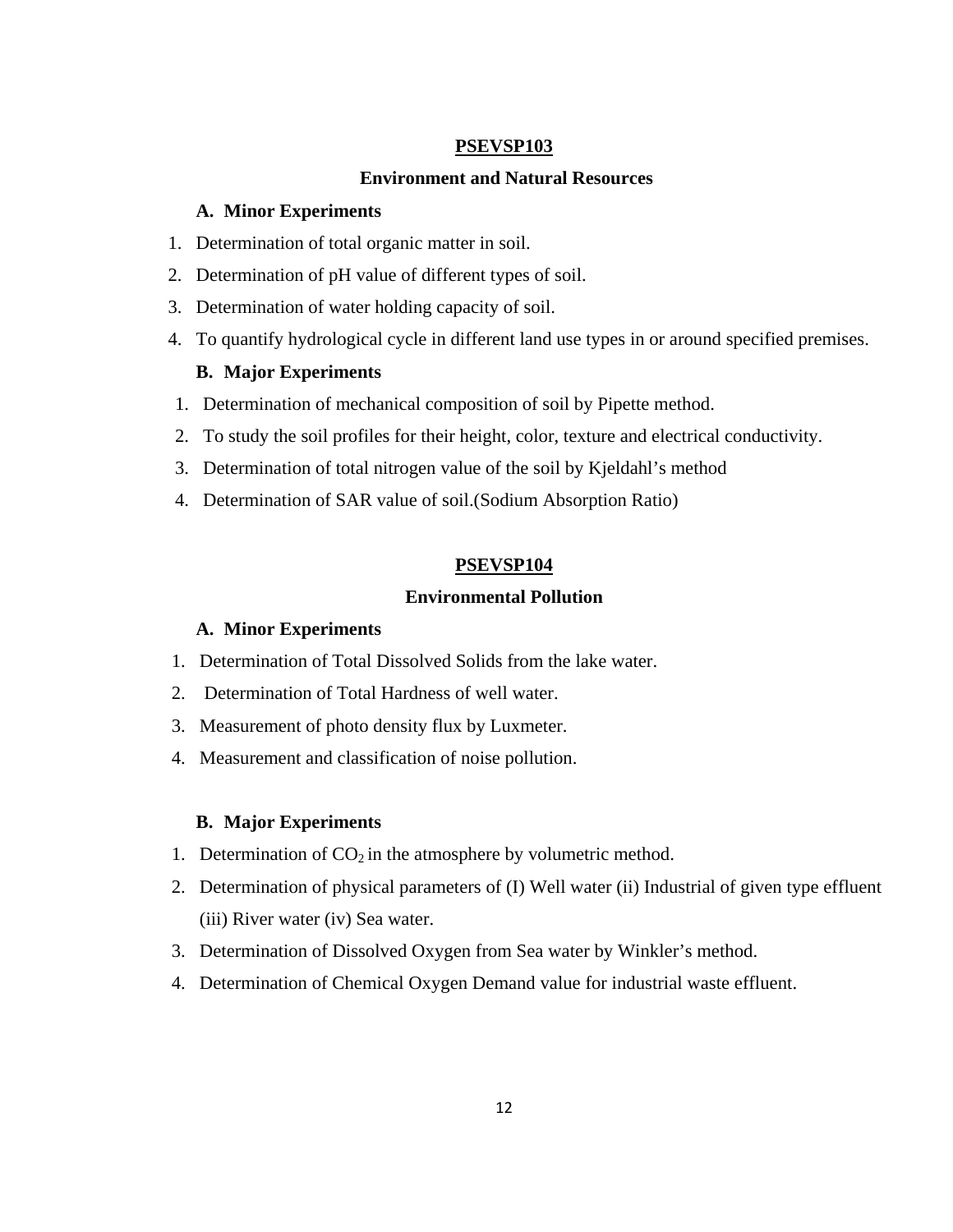### **Texts/References:**

- 1. Standard methods for examination of water and waste water , American Public Health Association.
- 2. A comprehensive laboratory manual for Environmental Sciences and Engineering By P.R. Sreemahadevan Pillai**.** New Age International Publishers.
- 3. Chemical and biological methods for water pollution studies By R.K. Trivedi
- 4. Handbook of water and waste water analysis By S.K. Maiti.
- 5. Soil and air analysis by S.K. Maiti.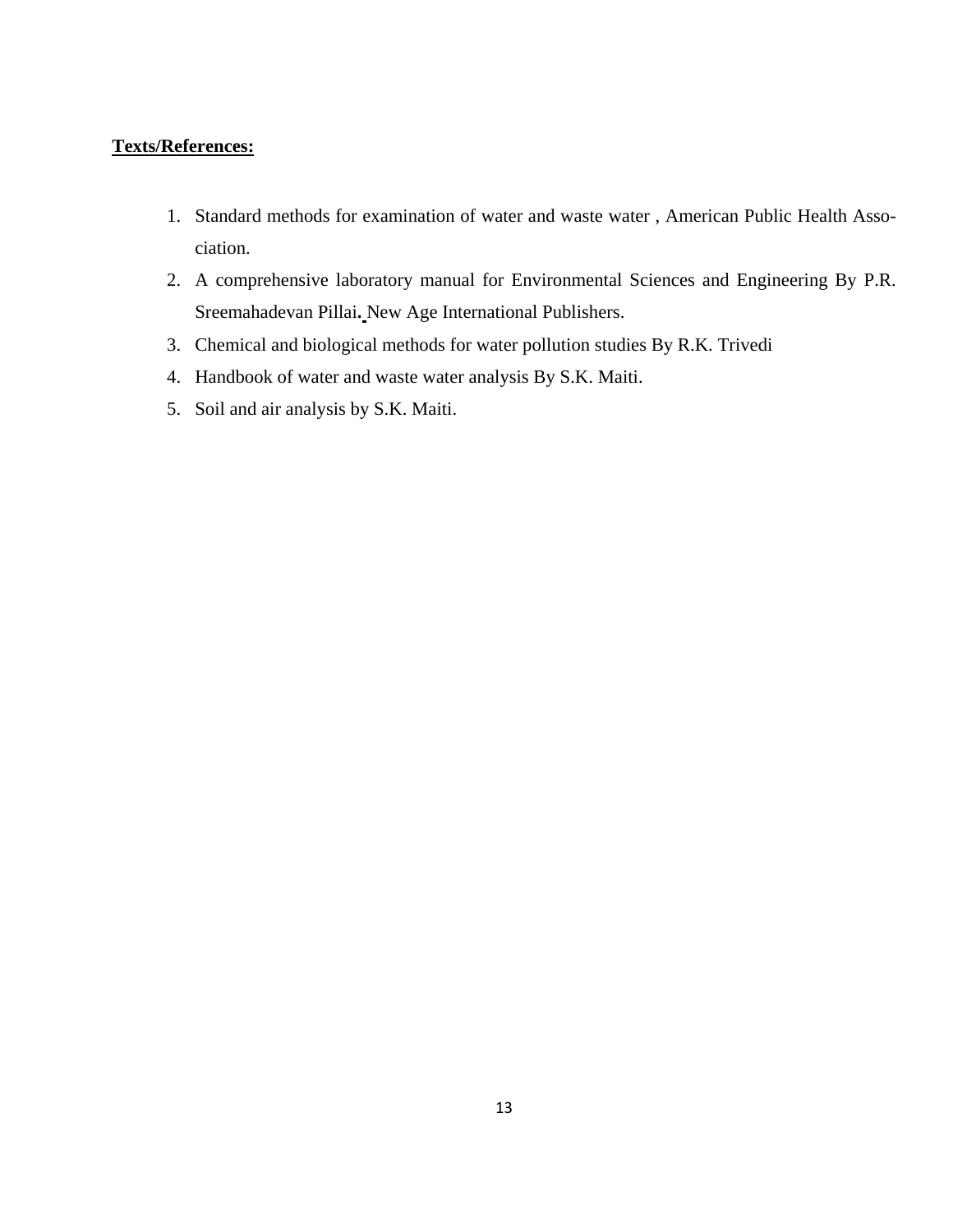#### **SEMESTER-II**

#### **PSEVS201 Environmental Monitoring and Assessment: (Credit: 4)**

#### Unit I (15L)

**Environmental Monitoring:** What is environmental quality? Quality of environment for life on earth and man; Advantages of Environmental Monitoring, Deterioration of environmental quality with reference to anthropogenic impact; Methods of assessment of environmental quality; Short term studies/surveys; Rapid assessment; Continuous short and long term monitoring

#### **Unit II** (15L)

**Environmental Impact Assessment (EIA):** Need of EIA; Scope and objectives; Types of environmental impacts; Steps involved in conducting the EIA Studies; Environmental Impact Assessment techniques-Ad-hoc method, checklist method, overlay mapping method, network method, simulation and modeling technique, matrix method, and system diagram technique; Merits and Demerits of EIA studies.

#### **Unit III** (15L)

**Remote sensing and its applications in Environmental Monitoring:** Principles and Basic concepts of Remote sensing; EMR & its interaction with matter; Aerial Photography and image recognition; Sensors & platforms; IRS satellites & their sensors; Application of remote sensing in environmental studies: land use mapping, forest survey, habitat analysis, water management, drought monitoring and flood studies, wetland survey ; rainfall estimation, pollution studies, soil conservation, watershed management and vegetation mapping.

#### **Unit IV** (15L)

 **Geographical Information System (GIS):** Basic principles, Techniques Application in Environmental Sciences. Types of Geographical Data; Data Structure; Vector and Raster data: their Advantages and Disadvantages; Input, verification, storage and out put of geographical data; Importance of Geographical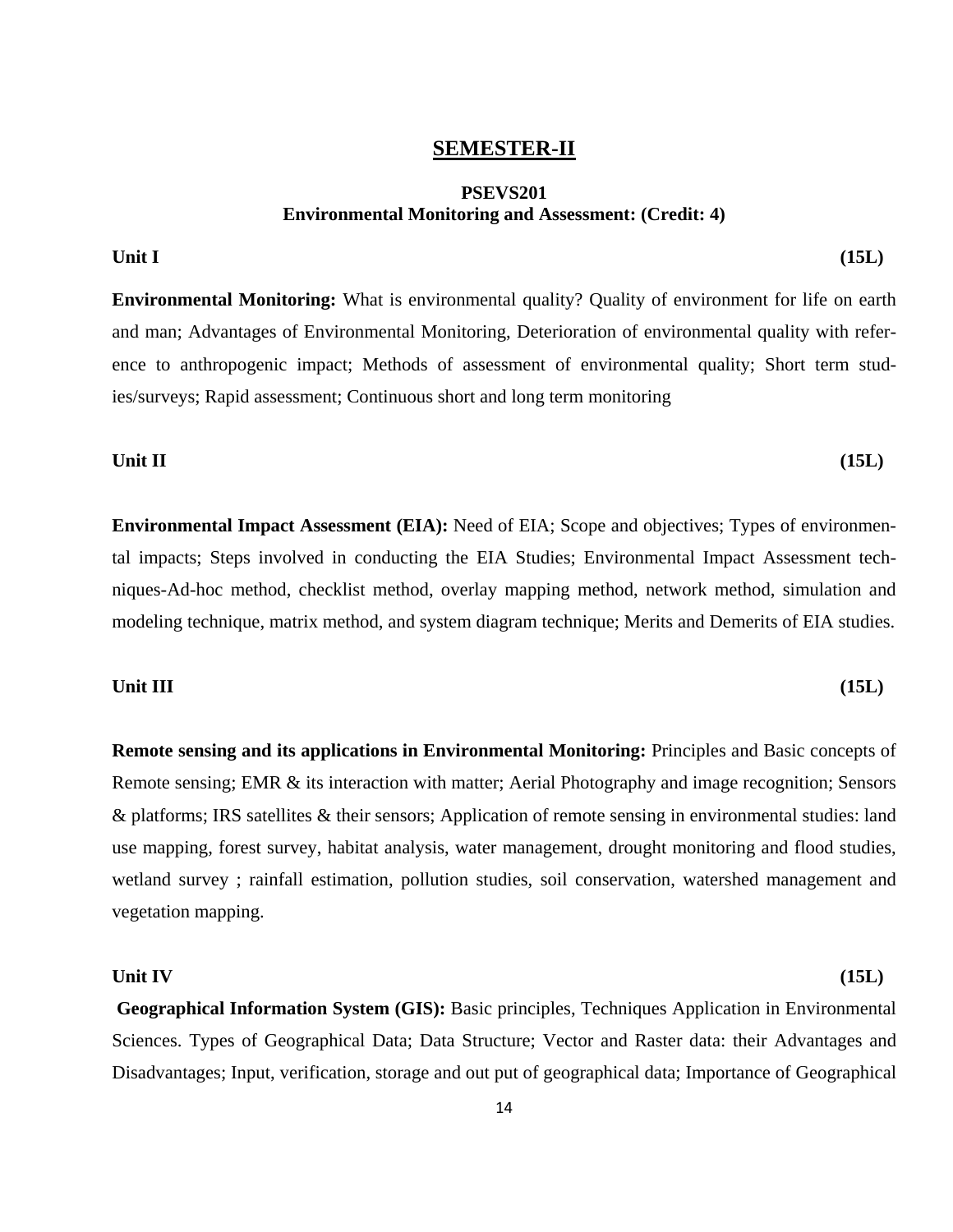Information System in environmental studies. Global Positioning System (GPS): basic principles, Applications to environmental studies -Point source pollution, hazard monitoring and assessment.

#### **Text/References:**

- 1. D. P. Lawrence (2003) Environmental Impact Assessment: Practical Solutions to Recurrent Problems, John Wiley and Sons, New Delhi.
- 2. Environmental Impact Analysis Handbook: J. G. Rau and D. C. Wooten; McGraw-Hill Book Co.
- 3. Environmental Impact Assessment, L. W. Canter, Mc Graw Hill Publication.
- 4. P. Morris and R. Therivel (2001), Methods of Environmental Impact Assessment, Spoon Press.
- 5. J. Weston (1997) Planning and EIA in Practice, Longman.
- 6. Jos Arts and Angus Morrison-Saunders (2004) Assessing Impact Handbook of EIA and SEA follow-up, Earthscan, London.
- 7. website of MoEF, GOI, New Delhi
- 8. Srivastava, D. C. (2005) Readings in Environmental Ethics: Multidisciplinary perspectives, Rawat Publications,Jaipur.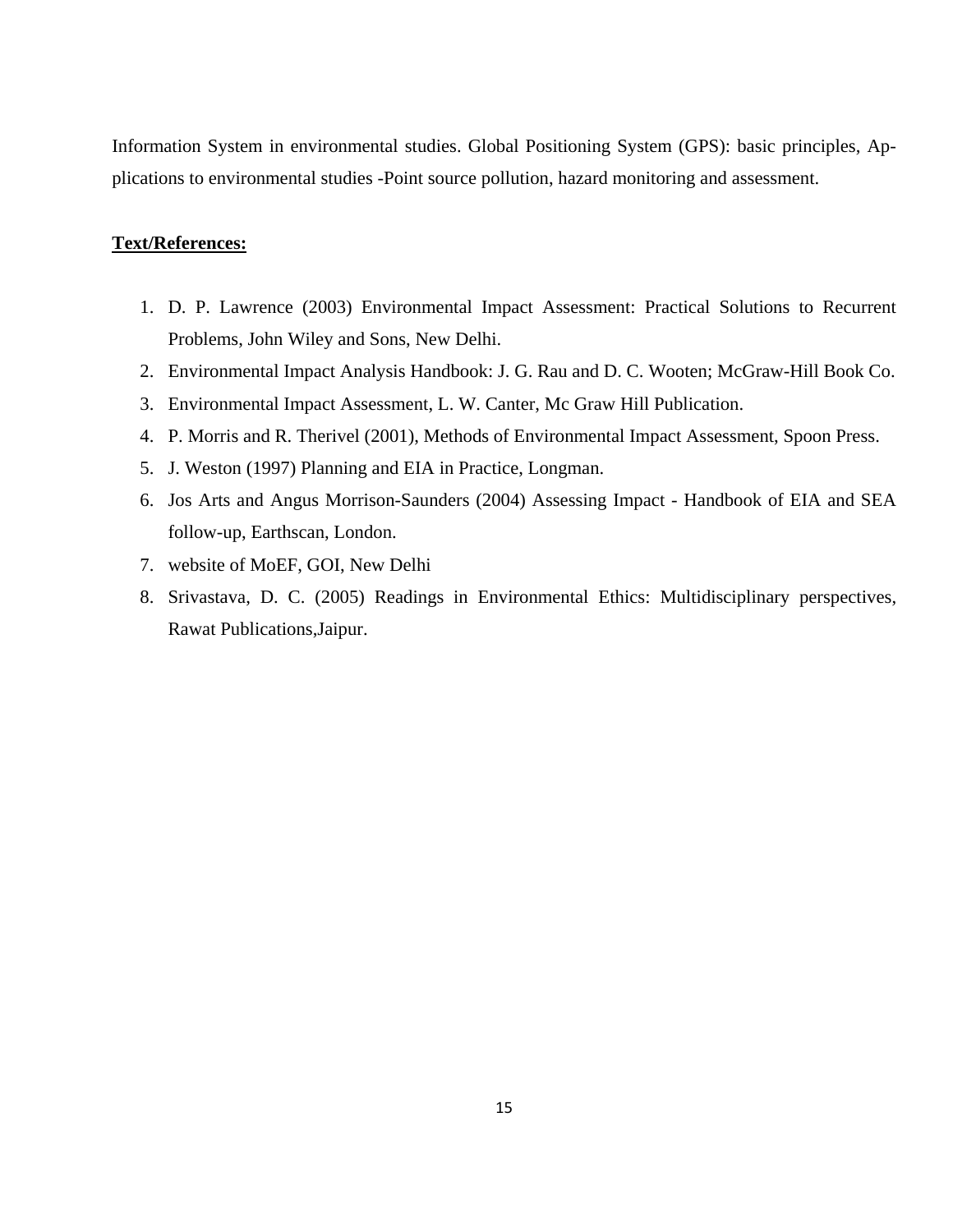#### **PSEVS202**

#### **Pollution Control Technology: (Credit: 4)**

**Water Pollution control technologies:** Sewage and waste water treatments systems; Primary, secondary and tertiary treatments; Measurement of treatment efficiencies; Biological treatments - aerobic versus anaerobic treatments; Environmental pollution control- Bioremediation, Bioaugmentation and Biostimulation; Biofilms in treatment of waste water; Bioreactors for waste water treatments; Reactors types and design; Reactors in series; Development and optimization of membrane bioreactor process for use in sanitary and industrial sewage treatment.

#### **Unit II** (15L)

 **Air pollution control technologies and devices:** Methods to control air pollution in the environment, Limestone injection and fluidized bed combustion, Desulfurization; Catalytic converter and control of vehicular emission, Gravity settling chamber, Centrifugal collectors- cyclone collector and dynamic precipitators; Electrostatic precipitators; Fabric filters.

#### **Unit III** (15L)

 **Solid, Toxic, and Hazardous waste management:** solid waste disposal methods – open dumps, ocean dumping, Land fills, Incineration; Recycling and reuse. Organic pollutants and Hazardous waste disposal and management. Management of Radiation, noise, thermal, oil and e-wastes: recycling of waste. Biosorption - Biotechnology and heavy metal pollution; Oil field microbiology; Improved oil recovery; Biotechnology and oil spills; Hydrocarbon degradation.

#### **Unit IV** (15L)

#### **Biotechnological methods to control pollution:**

Bioremediation, Biotransformation Biodegradation and Phytoremediation: In situ and Ex situ bioremediation; Evaluating Bioremediation; Bioremediation of VOCs. Factors affecting process of biodegradation; Methods in determining biodegradability; Contaminant availability for biodegradation.; Use of microbes(bacteria and fungi) and plants in biodegradation and Biotransformation; Phytoremediation: Waste water treatment using aquatic plants; Root zone treatment.

**Unit I** (15L)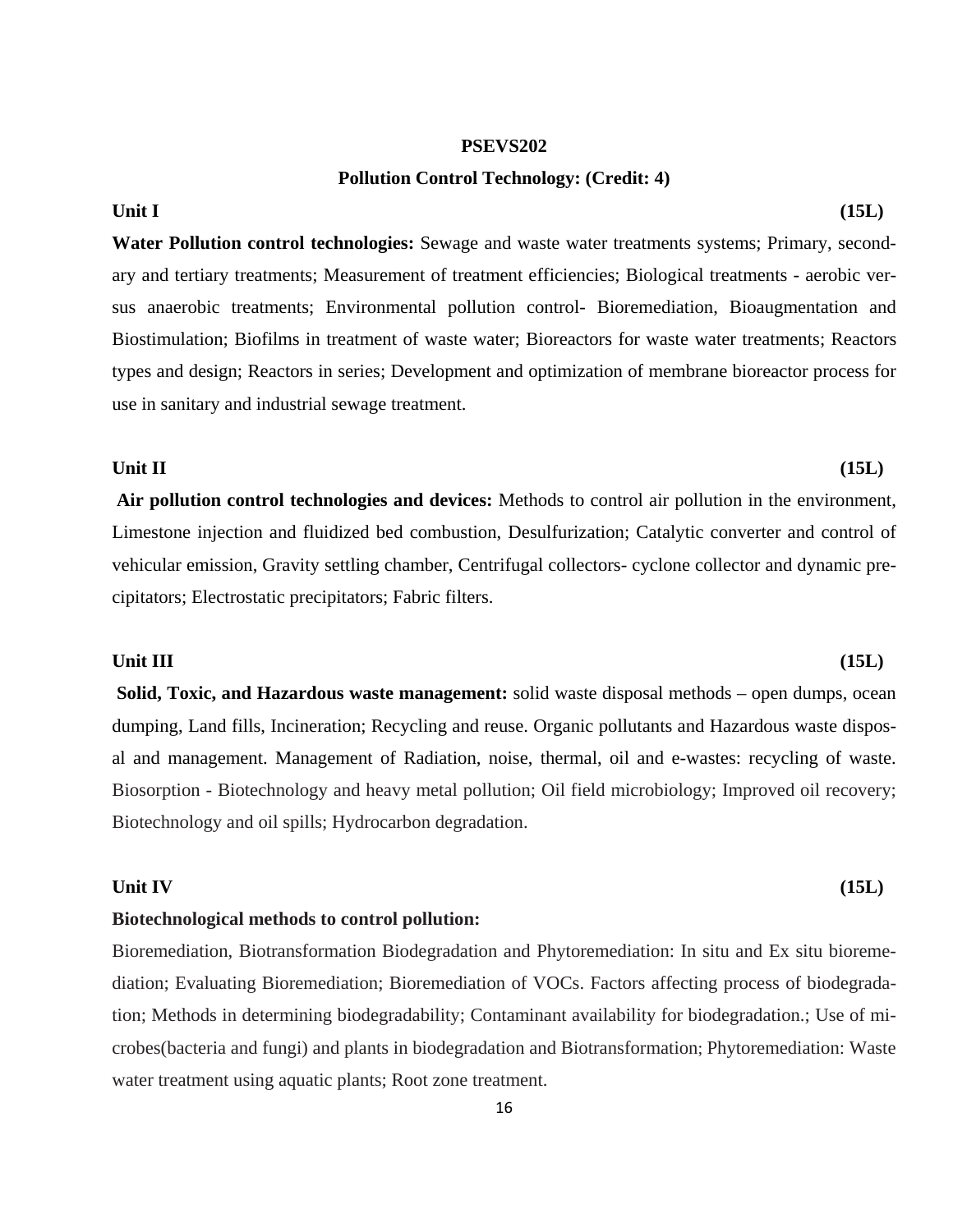#### **Text/References:**

- 1) M.H.Fulekar (2005) Environemtal Biotechnology Oxford IBH Publishing cooperation.
- 2) M.H.Fulekar (2010) Bioremediation technology recent advances, springer
- 3) N.P Cheremisinoff (1996) Biotechnology for Waste and Wastewater Treatment, William Andrew Publishing,New York.
- 4) Bruce Rittman, Perry L. McCarty, Environmental Biotechnology: Principles and Applications,2nd edition, McGraw-Hill, 2000.
- 5) Christon J. Hurst, Ronald L. Crawford, Guy R. Knudsen, Michael J. McInerney, Manual of Environmental Microbiology, 2nd edition, ASM Press. 2001.
- 6) Bruce Rittman, Perry L. McCarty. Environmental Biotechnology: Principles and Applications,2nd Edition, McGraw-Hill, 2000.
- 7) Mizrahi & Wezel, Advances in Biotechnological Process
- 8) Raina M. Maier, Ian L. Pepper, Charles P. Gerba. Environmental Microbiology, Academic Press, 2000.
- 9) Gabriel Bitton, Wastewater Microbiology, 2nd Edition. Wiley-Liss; 2nd Edition, 1999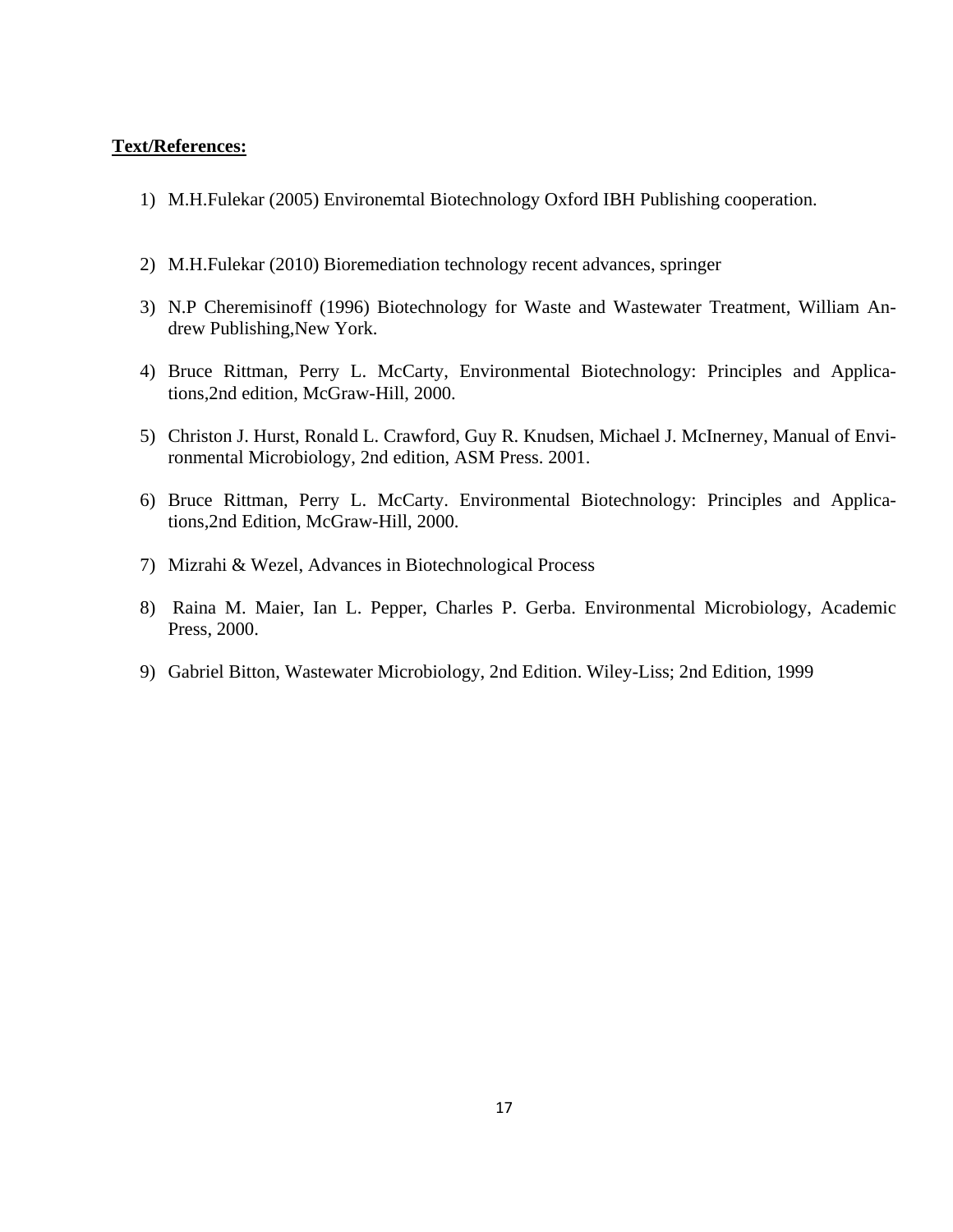#### **PSEVS203**

#### **Green Technology: (Credit: 4)**

## **Overview, Principle, concepts and Tools of Green technology:** Overview of green chemistry, Chemistry of the atmosphere, principles of sustainable and green chemistry. Basic principles of green technology, concepts of atom economy and carbon trading, tools of green technology. waste minimization and climate change, Zero waste technology, concept of environmentally balanced industrial complexing and industrial ecology, green house effect, climate change, photochemical smog.

#### **Unit II** (15L)

**Green synthetic methods and designs:** catalytic methods in green synthesis, safer chemicals - different basic approaches; selection of auxiliary substances (solvents, separation agents), green solvents, solventless processes, immobilized solvents and ionic liquids; energy requirements-use of microwaves, ultrasonic energy; selection of starting materials; use of blocking/protecting groups, catalytic reagents; designing of biodegradable products.

#### **Unit III:** (15L)

**Green Nanotechnology:** Introduction to Nanomaterials and green nanotechnology, Fullerene, carbon nanotubes, Nanoparticles; Green nanoparticle production and characterization; Biocompatibility; Nanomedical applications of green nanotechnologies; use of nanotechnologies and materials impact on biodiversity, resource conservation, ecosystems and human.

#### **Unit IV:** (15L)

**Green technology applications:** Biocatalysis, green chemistry in industries, fuel cell and electric vehicles, solar energy and hydrogen production, energy from alternate sources; Solar photovoltaic technology, Biofuel production (bio-ethanol and biodiesel), Biomass, prevention/minimization of hazardous/toxic products. Agricultural related practices and food processing, Production of biodegradable materials, concept of green building, Pollution free engineering processes.

#### **Unit I** (15L)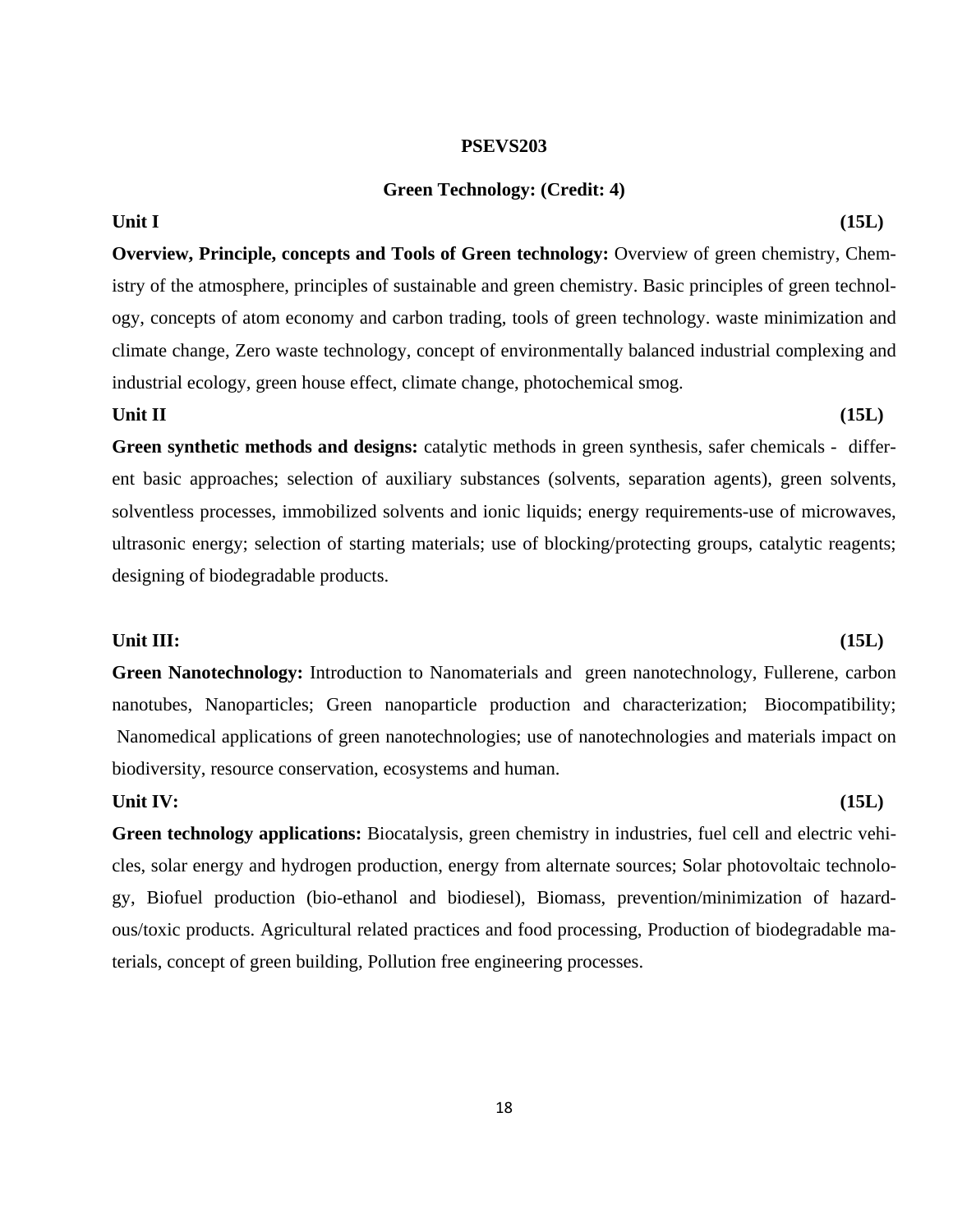#### **Text/References:**

- 1) M. H. Fulekar (2010) Nanotechnology Importance and applications, I K international publishing house Pvt.Ltd.
- 2) Lynn Goldman, Christine Coussens, Implications of nanotechnology for environmental health research, National Academic Press, Washington, 2007
- 3) Matlack, A. S. Introduction to Green Chemistry. Marcel Dekker: New York, 2001
- 4) Anastas, P. T.; Warner, J. C. Green Chemistry: Theory and Practice. Oxford Univ. Press:Oxford, 1998.
- 5) Lynn E. Foster: Nanotechnology: Science, Innovation, and Opportunity, December 21, 2005, Prentice Hall
- 6) Fei Wang & Akhlesh Lakhtakia (eds) (2006). Selected Papers on Nanotechnology—Theory & Modeling (Milestone Volume 182). SPIE Press
- 7) Caye Drapcho, Nhuan Phú Nghiêm, Terry Walker (2008). Biofuels Engineering Process Technology. [McGraw-Hill].
- 8) Akhlesh Lakhtakia (ed) (2004). The Handbook of Nanotechnology. Nanometer Structures: Theory, Modeling, and Simulation. SPIE Press, Bellingham, WA, USA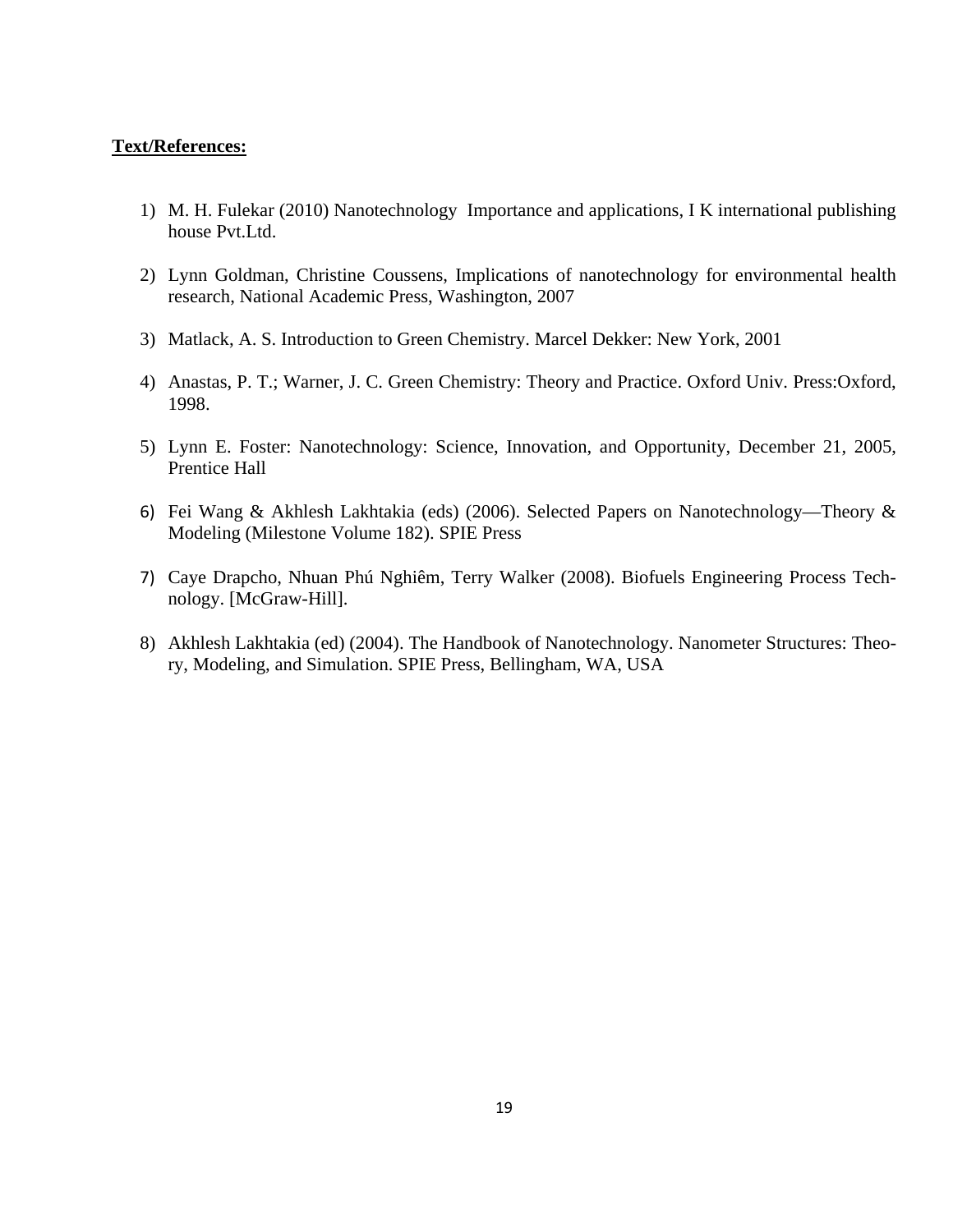#### **PSEVS204**

#### **Environmental Policies and Regulations (4 credit)**

#### **UNIT-I – Evolution of International Environmental Policy (15L)**

- Fundamental principles of environmental protection sustainable development- Brundtland report 1987.
- Intergenerational and intra-generational Equity, Polluter pays principle, precautionary principle, Public Trust Doctrine.
- Constitutional Perspective: Fundamental right to wholesome environment. Directive principles of state policy. Fundamental duty.
- National Environmental Policy.
- Environmental Regulatory Framework in India.
- Role of International Environmental Agencies -UNEP, GEF, UNFCC and IPCC

#### **UNIT- II – Environmental Movement In India (15L)**

- Movements related to Environment Sacredgroves, Bishnoi tradition, Chipko movement, Tehridam, Sardar Sarovar, Narmada dam, Almatti dam, Silent Valley.
- Supreme Court Cases Ratlam Municipality, Ganga Action Plan, Taj Trapezium, Delhi CNG, Tamil Nadu Tanneries, Doon Valley,Span motels private limited case, Oleum gas case

#### **UNIT-III – International Environmental Treaties and Conventions (15L)**

- StockholmConferenceonHumanEnvironment,1972
- Ramsar Convention on Wetlands, 1971
- Montreal Protocol, 1987,
- Basel Convention (1989, 1992),
- EarthSummitatRiodeJaneiro,1992
- Kyoto Protocol, 1997
- EarthSummitatJohannesburg, 2002.
- Rotterdam Convention on Prior Informed Consent Procedure for Certain Hazardous Chemicals and Pesticides in International Trade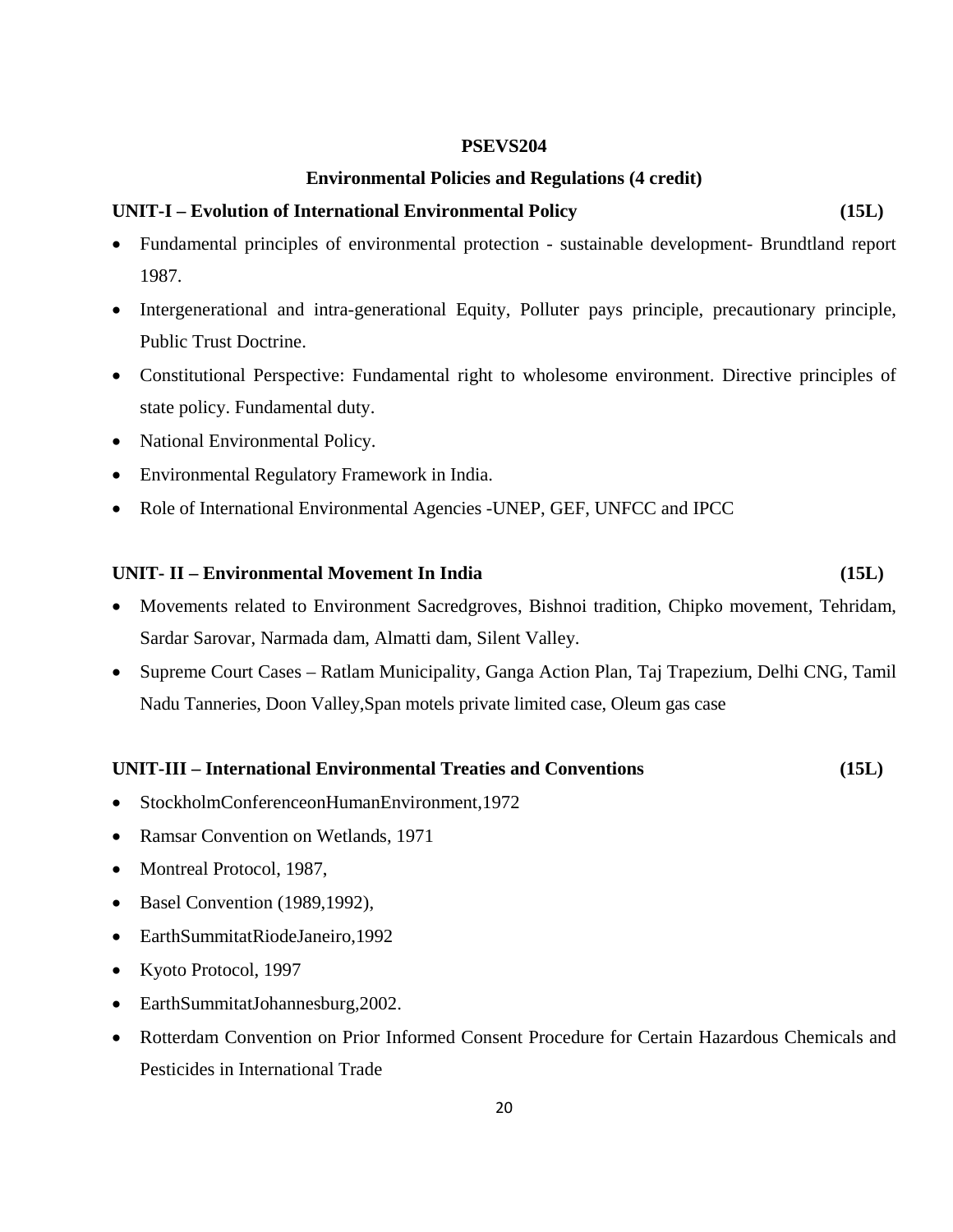- Convention on Desertification 1996
- Convention on Biodiversity & Cartagena Protocol on Bio safety

#### **UNIT-IV - Objectives and Provisions of Acts and Rules (15L)**

- Indian Forest Act 1927
- Indian Wildlife (Protection) Act, 1972
- Forest Conservation Act 1980
- Forest Rights Act
- Water (Prevention and Control of Pollution) Act, 1974
- Air (Prevention and Control of Pollution) Act 1981
- Environment (Protection) Act, 1986
- Public Liability InsuranceAct, 1991
- Bio-Medical Waste (Management & Handling) Rules, 1998
- Recycled Plastics Manufacture and Usage Rules, 1999
- Noise Pollution (Regulation and Control) Rules, 2000
- Municipal Solid Waste (Management and Handling Rules) 2000
- Biodiversity Act 2002
- Water (Prevention and Control of Pollution) Cess (Amendment) Act, 2003
- EIA Notification 2006
- The Hazardous Wastes (Management, Handling and Transboundary Movement) Rules,2008
- Wetland Rules 2009
- National Green Tribunal Act 2010
- Coastal Regulation Zones (CRZ) Rules 2011.
- E-waste Management and Handling Rules 2011
- Plastics Manufacture, Sale and Usage Rules, 2011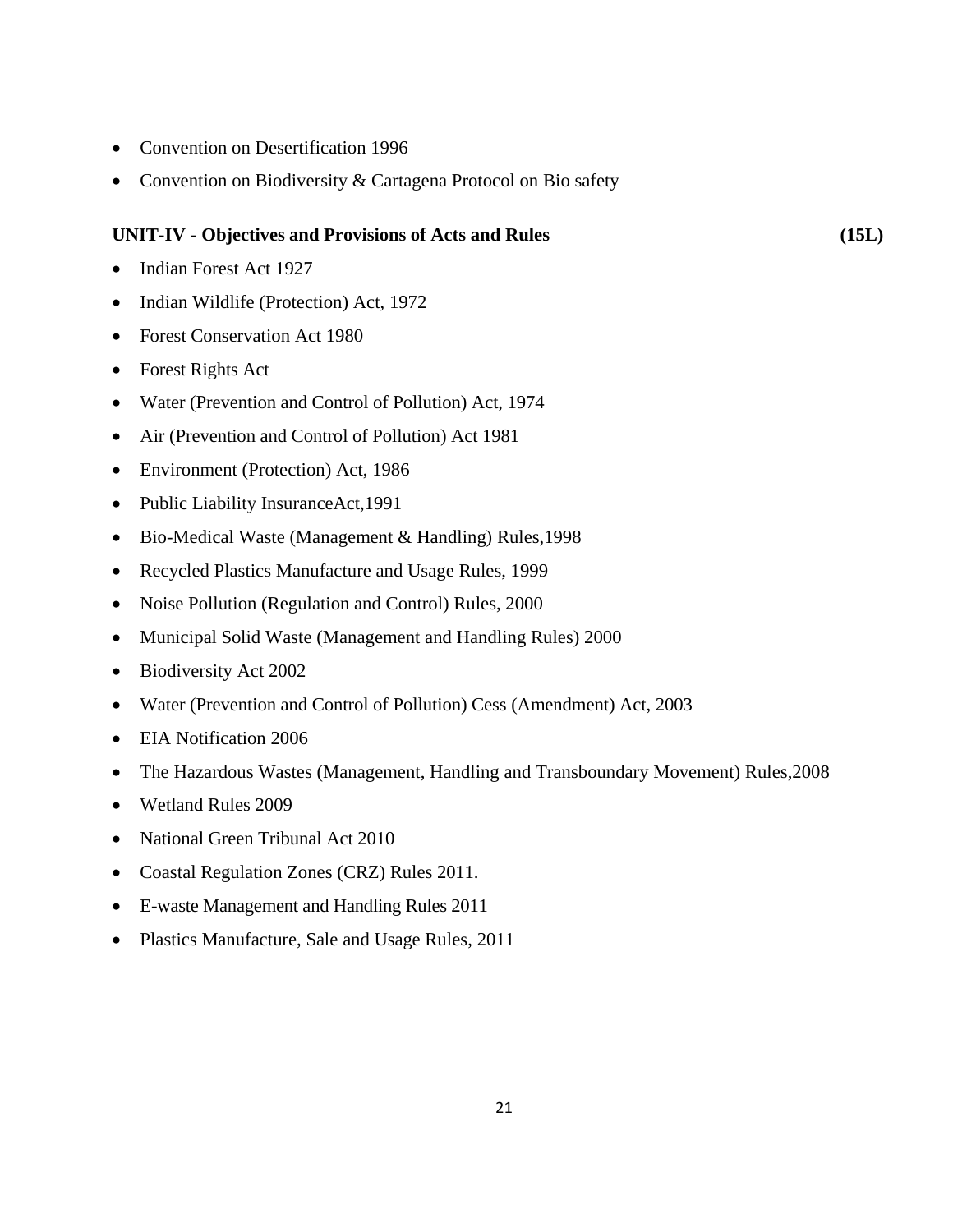### **Text/References:**

- Shyam Divan and Armin Rosencranz, 2005, *Environmental Law and Policy in India,* Oxford University Press, New Delhi, 2005
- Leelakrishnan. P, 2008, Environmental Law Case Book ,Lexis Nexis, Butterworths
- Mohanty. S. K., 2011, Environment and Pollution Law, Universal Law Publishing Co.Pvt. Ltd.
- Shastri S C, 2008, Environmental Law, (2nd Edn.), Eastern Book Company, Lucknow
- Singh Gurdip, 2004, Environmental Law in India, Mcmillan& Co.
- Shantakumar S,2005 Introduction to Environmental Law, (2nd Edn.), Wadhwa& Company, Nagpur
- Sahasranaman P B, 2008 Handbook of Environmental Law in India, Oxford University Press (India)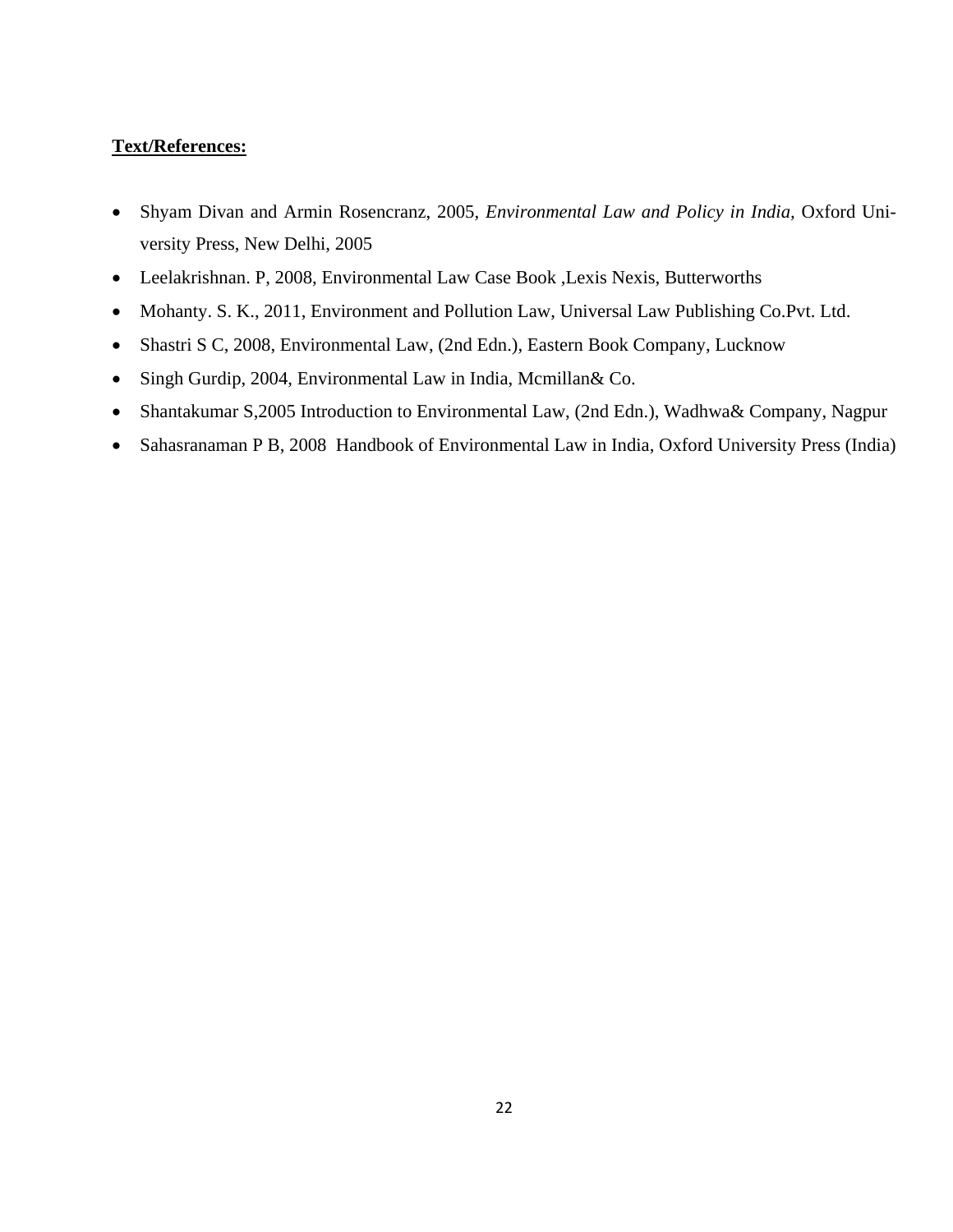### **SEMESTER II PSEVSP201**

#### **ENVIRONMENTAL MONITORING AND ASSESSMENT**

#### **A. Minor Experiments**

- 1. Interpretation of Aerial photographs and preparing weather report based on it.
- 2. Determination of relative humidity from the atmosphere.
- 3. Determination of particulate matter from the industrial area by High Volume Sampler/Settling method.
- 4. Determination of Salinity of water by volhard's method.

#### **B. Major Experiments**

- 1. Determination of Cation-exchange capacity, moisture content, alkalinity/acidity of soil sample.
- 2. To prepare the station based wind rose for an area.
- 3. Determination of Residual Chlorine from drinking water using colorimetric method.
- 4. Determination of hydrocarbon from fuel gas using Orsat's apparatus.

#### **PSEVSP202**

### **POLLUTION CONTROL TECHNOLOGY**

### **A. Minor Experiments**

- 1. To isolate and study a pure culture of microorganism's from air, water and sewage.
- 2. Study the effect of pH on microbial growth.
- 3. Study the effect of heavy metals on the growth of bacteria.
- 4. Determination of MPN value of the drinking water and mineral water.

#### **B. Major Experiments**

- 1. Determination of  $K_2O$  value of soil by flame photometer.
- 2. Determination of  $P_2O_5$  from soil by Olson's colorimetric method.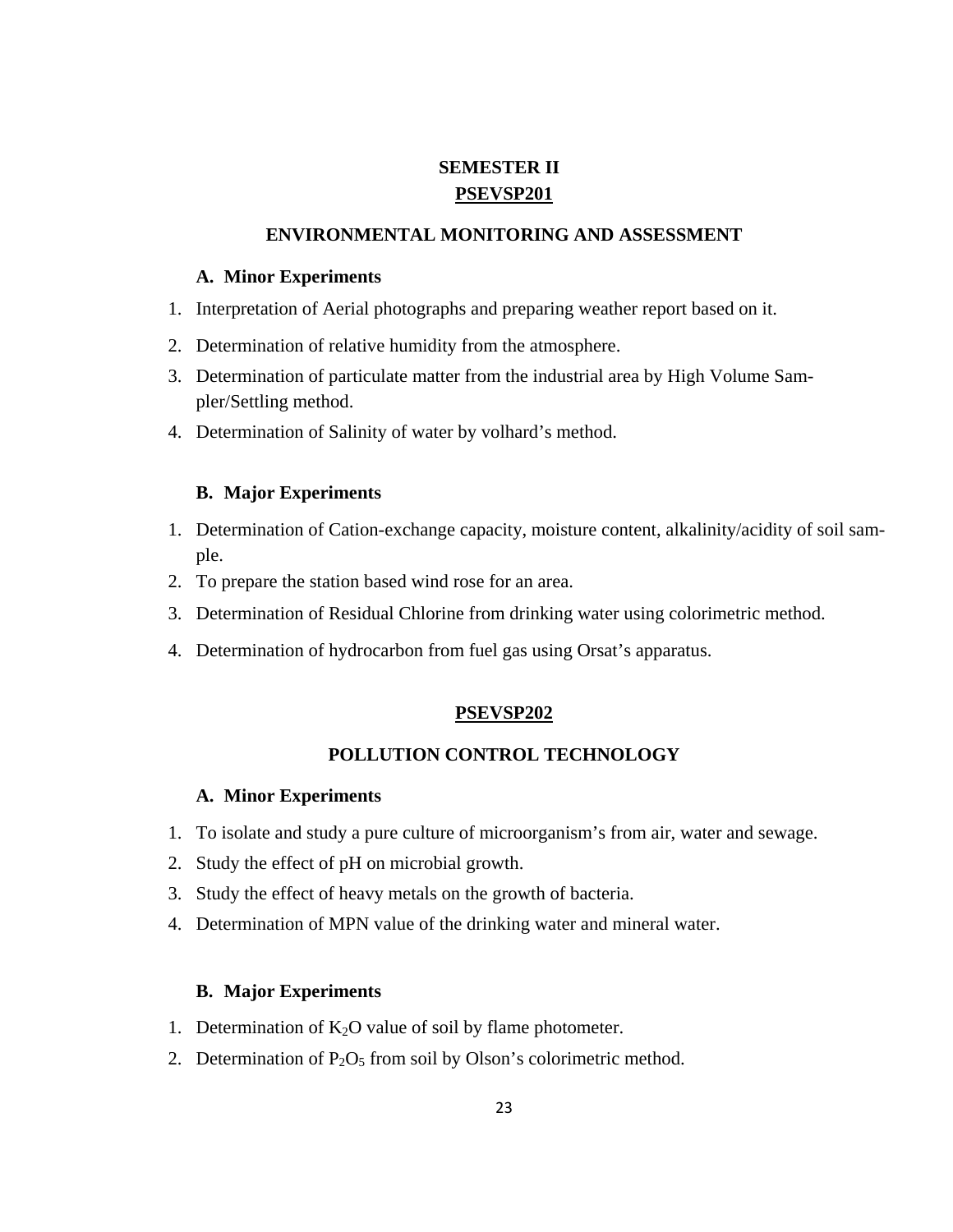- 3. Determination of  $SO_2$  by spectrophotometry using high volume sampler.
- 4. Determination of  $NO<sub>2</sub>$  from the atmosphere by Colorimetric method using high volume sampler.

#### **PSEVSP203**

#### **GREEN CHEMISTRY**

#### **A. Minor Experiments**

- 1. To study the Principle and application of Atomic absorption Spectrophotometry for analysis of metal ions from samples.
- 2. To study the Principle and application of Nephelometry and Turbidimetry: General discussion, Instruments for nephelometry and turbidimetry
- 3. To Study the chemical reactions involved in green nanotechnology: Nanoparticle production and characterization.

#### **B. Major Experiments**

- 1. Extraction and separation of organic compounds from soil and biological materials
	- a. Ammonium sulphate method (Nichols method),
	- b. TCA method,
	- c. Acid digestion method,
	- d. Wet washing for metals,
	- e. Steam distillation for volatiles
- 2. To study different separation Techniques: Principle and process of solvent extraction,; Chromatography – principle and application of thin layer and ion exchange chromatography, Gas Chromatography and High Performance Liquid Chromatography.
- 3. Biofuel production methods and characterization for biodiesel and bioethanol.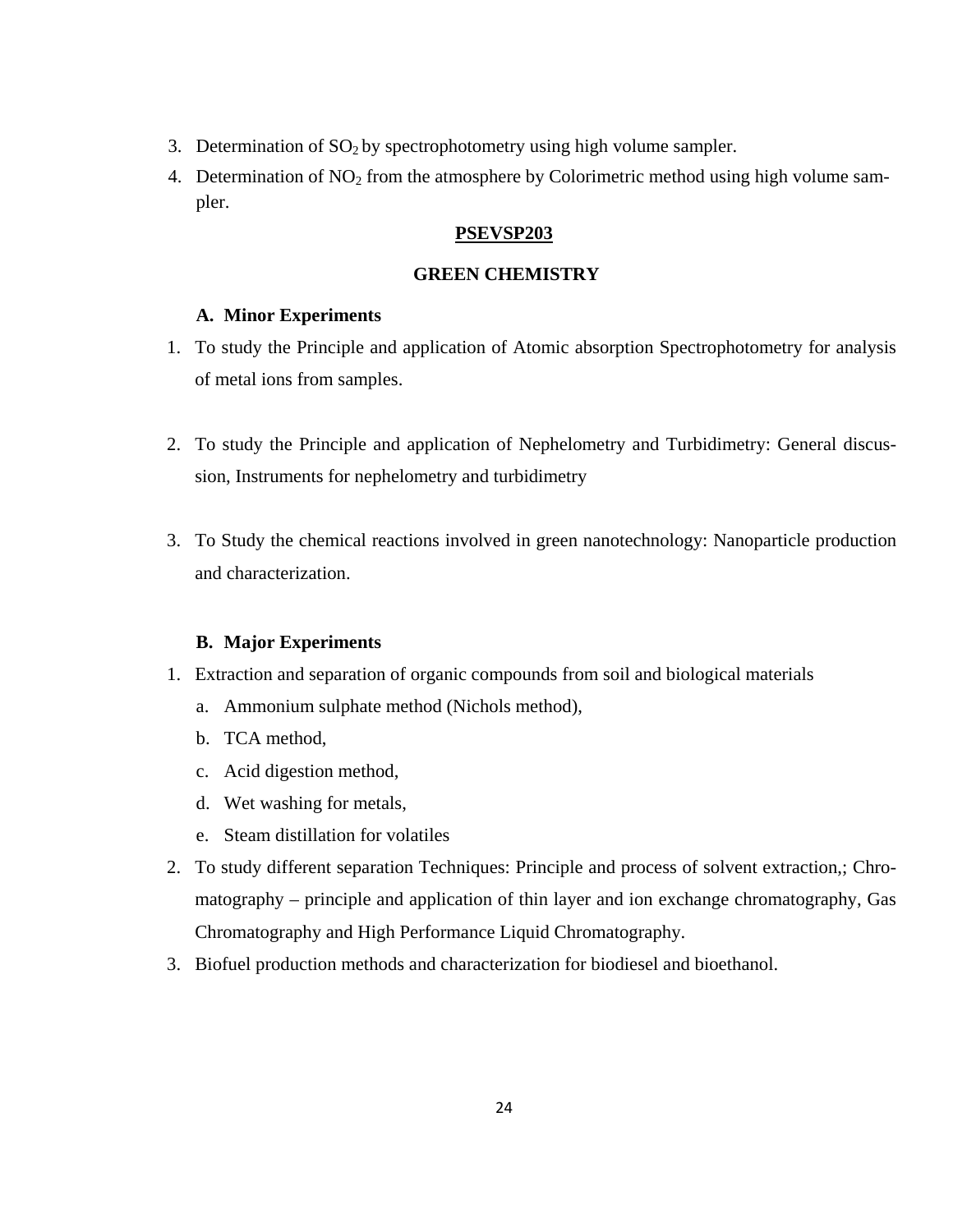#### **PSEVSP204**

#### **ENVIRONMENTAL POLICIES AND REGULATIONS**

#### **A. Minor Experiments**

- 1. Legal Case citation (one per student)
- 2. Reports on various study tours/academic visits.

#### **B. Major Experiments**

- 1. Preparation/drafting of EIA Report (Chemical Industry, Fertilizer Industry, hydropower station).
- 2. Report on Eco-tourism.

#### **NOTE:-**

Students should undertake field work and survey. The Students should visit different places to collect data to make survey and analyze. At least four places may be visited. The Places of visit could be: Lakes, rivers, estuary and marine, nature parks, water/ sewage/ Industrial effluent treatment plant, Solid waste dump, meteorological centre, mangrove vegetation, industries – food, pharmaceutical, petrochemical, fertilizer, paper, sugar, distillery etc. The students should also be encouraged to participate in the public lectures/ seminars/ workshops etc. on environment related issues.

Reports on each of visit/ activity undertaken must be included in the journal.

#### **Texts/References:**

- 1. Standard methods for examination of water and waste water , American Public Health Association.
- 2. A comprehensive laboratory manual for Environmental Sciences and Engineering By P.R. Sreemahadevan Pillai**.** New Age International Publishers.
- 3. Chemical and biological methods for water pollution studies By R.K. Trivedi
- 4. Handbook of water and waste water analysis By S.K. Maiti.
- 5. Soil and air analysis by S.K. Maiti.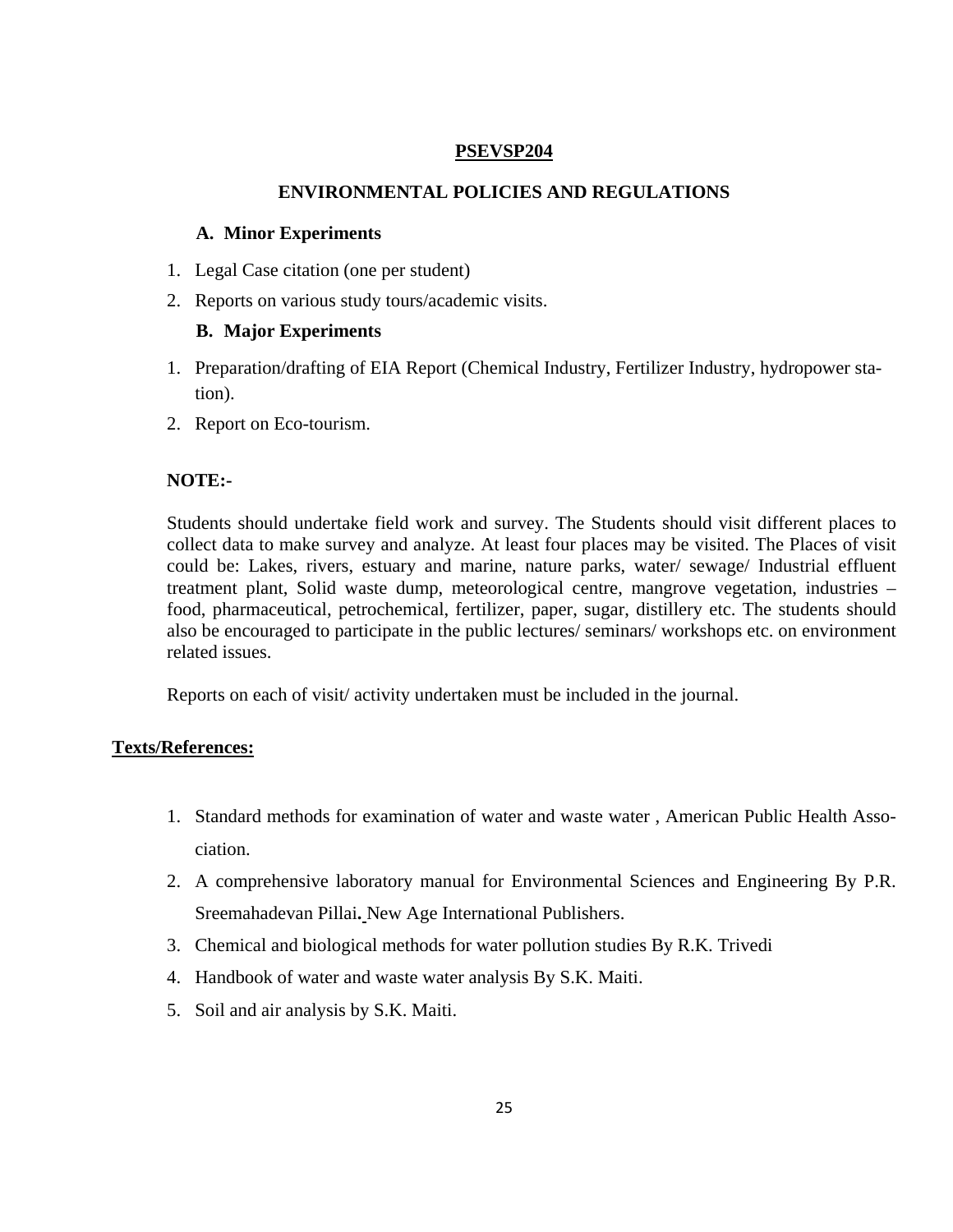| <b>Course Code</b><br>No. & Title | Unit No.       | <b>Credits</b> | Internal as-<br>sessment Marks | <b>External As-</b><br>sessment Marks |  |
|-----------------------------------|----------------|----------------|--------------------------------|---------------------------------------|--|
| <b>PSEVS</b>                      |                |                |                                |                                       |  |
| 101Ecology and                    | I, II, III, IV | 4              | 40                             | 60                                    |  |
| <b>Ecosystem</b>                  |                |                |                                |                                       |  |
| PSEVS102 Bio-                     |                | 4              |                                | 60                                    |  |
| diversity                         | I,II,III,IV    |                | 40                             |                                       |  |
| <b>PSEVS 103 En-</b>              |                |                |                                |                                       |  |
| vironment and                     | I,II,III,IV    | 4              | 40                             | 60                                    |  |
| <b>Natural Re-</b>                |                |                |                                |                                       |  |
| sources                           |                |                |                                |                                       |  |
| <b>PSEVS 104 En-</b>              |                |                |                                |                                       |  |
| vironmental                       | I, II, III, IV | 4              | 40                             | 60                                    |  |
| <b>Pollution</b>                  |                |                |                                |                                       |  |
| <b>PSEVSP 101</b>                 |                | $\overline{2}$ | 20                             | 30                                    |  |
| <b>PSEVSP 102</b>                 |                | $\overline{2}$ | 20                             | 30                                    |  |
| PSEVSP103                         |                | $\overline{2}$ | 20                             | 30                                    |  |
| PSEVSP104                         |                | $\overline{2}$ | 20                             | 30                                    |  |

## **M.Sc Environmental Sciences Semester I**

## **M.Sc Environmental Sciences Semester II**

| <b>Course Code No. &amp; Title</b>    | Unit No.    | <b>Credits</b> | <b>Internal as-</b><br>sessment Marks | <b>External As-</b><br>sessment Marks |
|---------------------------------------|-------------|----------------|---------------------------------------|---------------------------------------|
| <b>PSEVS201Environmental</b>          |             |                |                                       |                                       |
| <b>Monitoring and Assess-</b><br>ment | I,II,III,IV | 4              | 40                                    | 60                                    |
| <b>PSEVS202 Pollution</b>             | I,II,III,IV | 4              | 40                                    | 60                                    |
| <b>Control and Technology</b>         |             |                |                                       |                                       |
| <b>PSEVS 203 Green Tech-</b>          | I,II,III,IV | 4              | 40                                    | 60                                    |
| nology                                |             |                |                                       |                                       |
| <b>PSEVS 204 Environmen-</b>          |             |                |                                       |                                       |
| tal Policies and Regula-              | I,II,III,IV | 4              | 40                                    | 60                                    |
| tions                                 |             |                |                                       |                                       |
| PSEVSP201                             |             | $\overline{2}$ | 20                                    | 30                                    |
| PSEVSP202                             |             | $\overline{2}$ | 20                                    | 30                                    |
| PSEVSP203                             |             | $\overline{2}$ | 20                                    | 30                                    |
| PSEVSP204                             |             | $\mathbf{2}$   | 20                                    | 30                                    |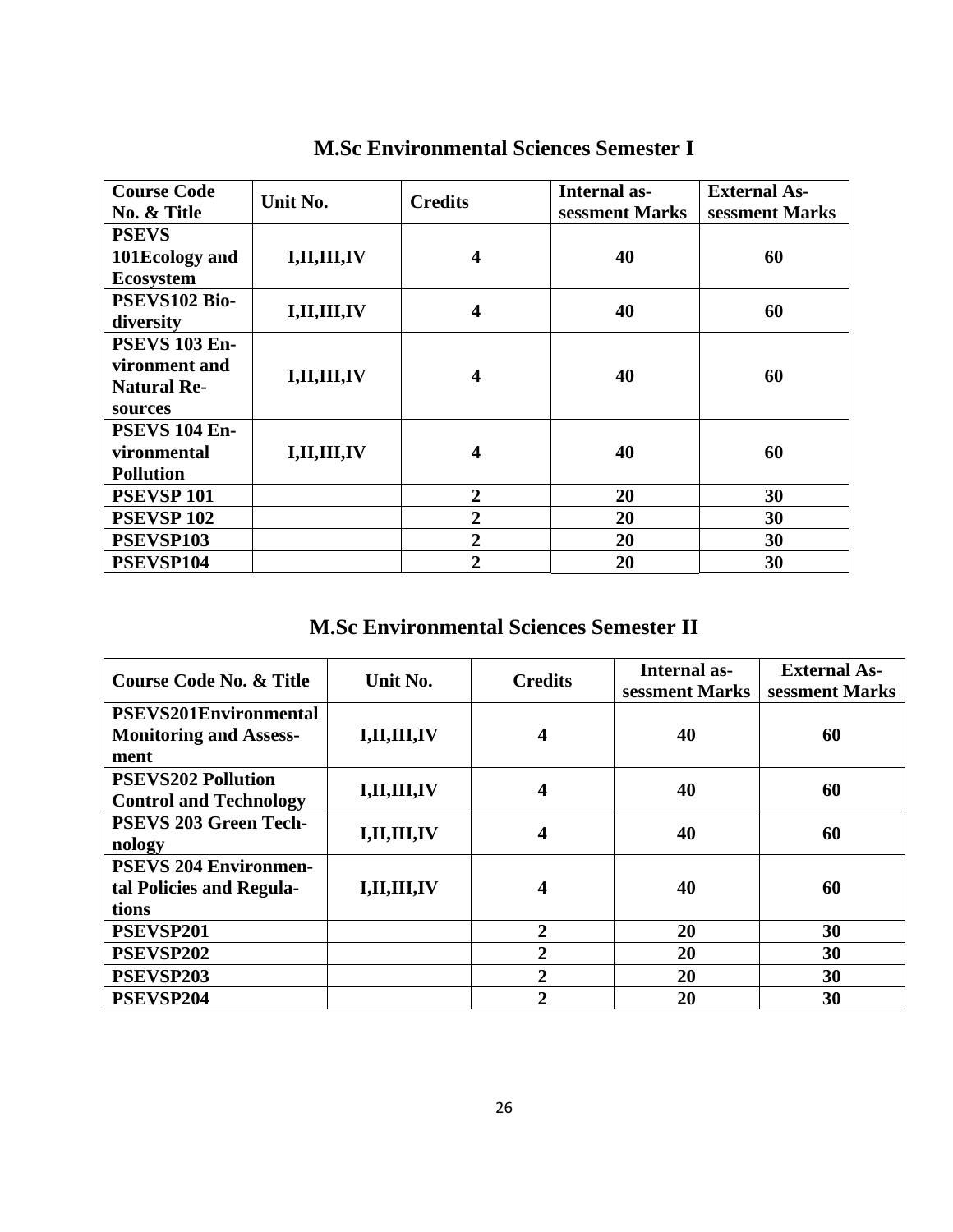### **A) Internal Assessment:- 40%**

#### **a) Theory**

| Sr. No.   | <b>Evaluation type</b>                                                                                                                           | <b>Marks</b> |
|-----------|--------------------------------------------------------------------------------------------------------------------------------------------------|--------------|
|           | Two Assignments/Case study/Project                                                                                                               | 20           |
| 2.        | One Class Test (Multiple questions objective)                                                                                                    | 10           |
| <b>3.</b> | Active participation in routine class instruc-<br>tional deliveries (case stud-<br>ies/seminars/presentations)                                   | 05           |
| 4.        | Overall Conduct as a responsible student,<br>manners, skill in articulation, leadership<br>qualities demonstrated through co-curricular,<br>etc. | 05           |

#### **b) Practicals**

| Sr. No. | <b>Evaluation type</b> | <b>Marks</b> |
|---------|------------------------|--------------|
|         | <b>One Practical</b>   | 10           |
| "       | Journal                | 05           |
| J.      | Viva                   | 05           |

### **B) External Assessment:- 60%**

#### a) **Semester end Theory Assessment- 60%** 60 Marks

- i) Duration These examinations shall be of two hours duration for each paper.
- ii) Theory Question Paper Pattern:-
	- There shall be five questions each of 12 Marks. On each unit there will be one question and the first one will be based on entire syllabus.
	- All questions shall be compulsory with internal choice within the questions. Each question will be of 18 to 20 Marks with options.
	- Questions shall be subdivided into sub-questions a, b, c.... and the allocation of marks depend on the weightage of the topic

#### **b) Practicals 30 Marks (Each Unit)**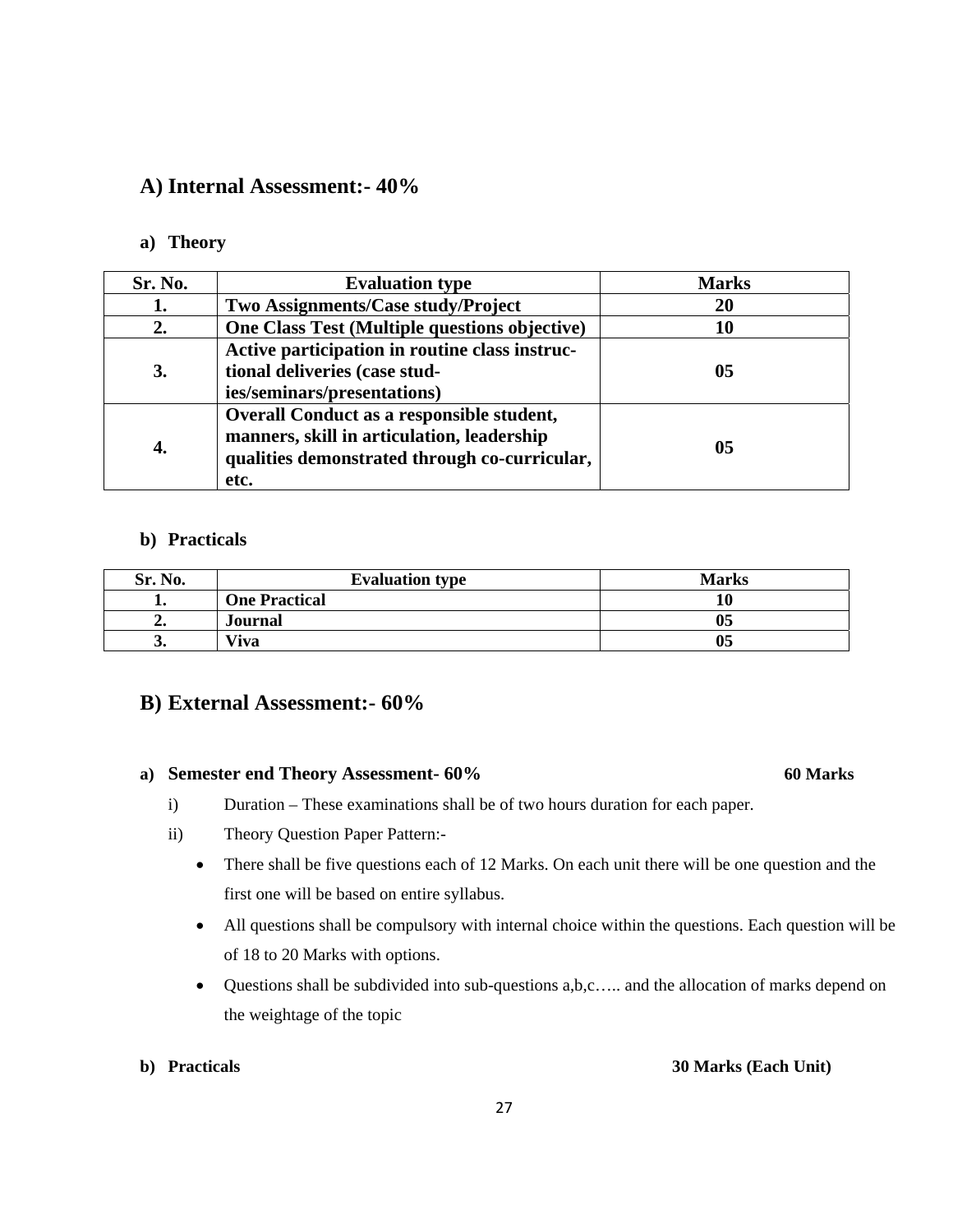## **SEMESTER I**

| <b>Practical Examination</b>                          |                  |
|-------------------------------------------------------|------------------|
| <b>Four Days Examination (Each 4 Hrs. Per day)</b>    | <b>Marks 120</b> |
| Day 1: PSEVSP 101 – Ecology and Ecosystem             |                  |
| $[I]$ – Major Experiment                              | 20 Marks         |
| $[II]$ – Minor Experiment                             | 10 Marks         |
| Day 2: PSEVSP 102 - Biodiversity                      |                  |
| $[I]$ – Major Experiment                              | 20 Marks         |
| $[II]$ – Minor Experiment                             | 10 Marks         |
| Day 3: PSEVSP 103 - Environment and Natural Resources |                  |
| $[I]$ – Major Experiment                              | 20 Marks         |
| $[II]$ – Minor Experiment                             | 10 Marks         |
| Day 4: PSEVSP 104 - Environmental Pollution           |                  |
| $[I]$ – Major Experiment                              | 20 Marks         |
| $[II]$ – Minor Experiment                             | 10 Marks         |

#### **Note:**

**1.** Students should undertake field work and survey. The Students should visit different places to collect data to make survey and analyze. At least four places may be visited. The Places of visit could be: Lakes, rivers, estuary and marine, nature parks, water/ sewage/ Industrial effluent treatment plant, Solid waste dump, meteorological centre, mangrove vegetation, industries – food, pharmaceutical, petrochemical, fertilizer, paper, sugar, distillery etc. The students should also be encouraged to participate in the public lectures/ seminars/ workshops etc. on environment related issues.

Reports on each of visit/ activity undertaken must be included in the journal.

- **2.** A student is expected to submit a journal certified by the head of the Department/ Head of the institution.
- **3.** A student will not be permitted to appear at the practical examination unless he/ she produce a certified journal. If the journal is lost, the students should produce a certificate from the Head of the Department/ Head of the institution stating that he/ she have satisfactory completed the experimental work.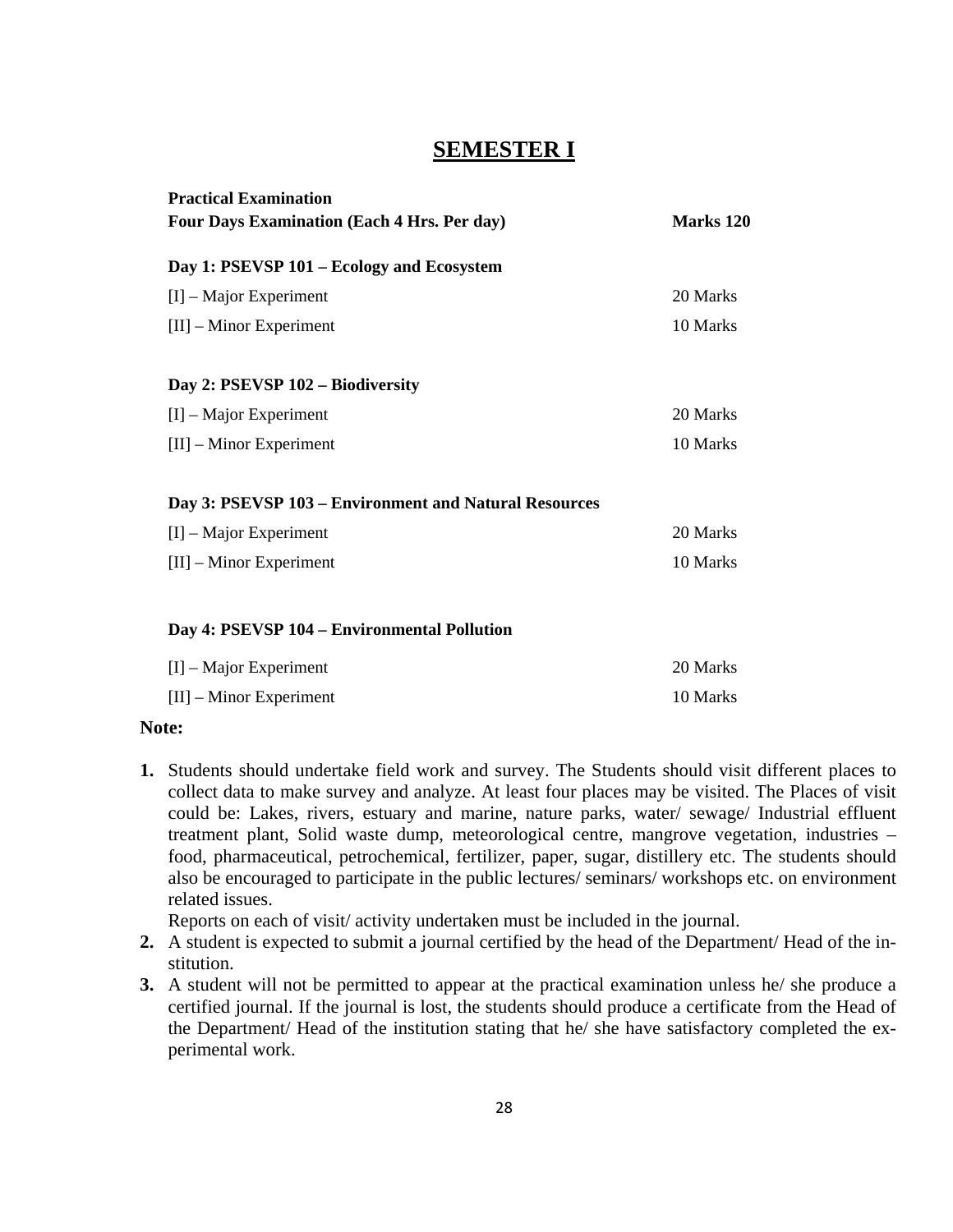## **SEMESTER II**

| <b>Practical Examination</b><br><b>Four Days Examination (Each 4 Hrs. Per day)</b> | <b>Total Marks 120</b> |
|------------------------------------------------------------------------------------|------------------------|
|                                                                                    |                        |
| Day 1: PSESP 201 – Environmental Monitoring and Assessment                         |                        |
| $[I]$ – Major Experiment                                                           | 20 Marks               |
| $[II]$ – Minor Experiment                                                          | 10 Marks               |
|                                                                                    |                        |
| Day 2: PSESP 202 – Pollution Control and Technology                                |                        |
| $[I]$ – Major Experiment                                                           | 20 Marks               |
| $[II]$ – Minor Experiment                                                          | 10 Marks               |
|                                                                                    |                        |
| Day 3: PSESP 203 – Green Technology                                                |                        |
| $[I]$ – Major Experiment                                                           | 20 Marks               |
| $[II]$ – Minor Experiment                                                          | 10 Marks               |
|                                                                                    |                        |
| Day 4: PSESP 204 – Environmental Policies and Regulations                          |                        |

| $[I]$ – Major Experiment  | 20 Marks |
|---------------------------|----------|
| $[II]$ – Minor Experiment | 10 Marks |

### **Note:**

**4.** Students should undertake field work and survey. The Students should visit different places to collect data to make survey and analyze. At least four places may be visited. The Places of visit could be: Lakes, rivers, estuary and marine, nature parks, water/ sewage/ Industrial effluent treatment plant, Solid waste dump, meteorological centre, mangrove vegetation, industries – food, pharmaceutical, petrochemical, fertilizer, paper, sugar, distillery etc. The students should also be encouraged to participate in the public lectures/ seminars/ workshops etc. on environment related issues.

Reports on each of visit/ activity undertaken must be included in the journal.

- **5.** A student is expected to submit a journal certified by the head of the Department/ Head of the institution.
- **6.** A student will not be permitted to appear at the practical examination unless he/ she produce a certified journal. If the journal is lost, the students should produce a certificate from the Head of the Department/ Head of the institution stating that he/ she have satisfactory completed the experimental work.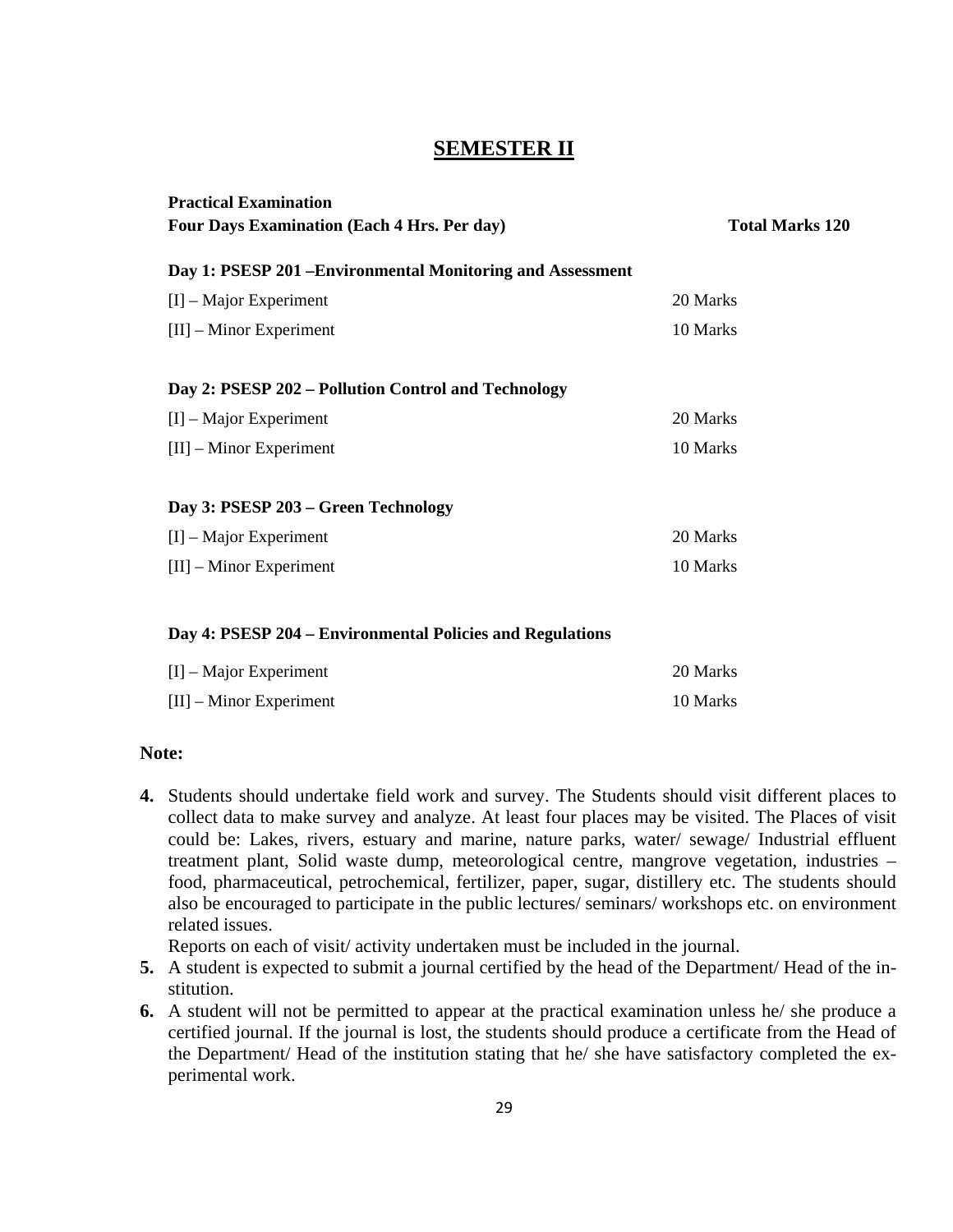### **UNIVERSITY OF MUMBAI M.SC. ENVIRONMENTAL SCIENCES Semester I/Semester II Examination 2012 – 2013**

### **Course PSES\_**

**Maximum Marks: 60 Duration: 2 Hrs. Marks Option 90** 

| Question 1: Unit I<br>Question 2: Unit II<br>Question 3: Unit III<br>Question 4: Unit IV<br>Question 5: Unit I to Unit IV (Mixed questions) |    |
|---------------------------------------------------------------------------------------------------------------------------------------------|----|
|                                                                                                                                             |    |
| <b>Instructions:</b>                                                                                                                        |    |
| i. All Questions are compulsory                                                                                                             |    |
| ii. All questions carry equal marks                                                                                                         |    |
| iii. Draw neat and labeled diagrams wherever necessary                                                                                      |    |
| 1. Answer any two questions from the following (Based on Unit I)                                                                            |    |
| a.                                                                                                                                          | 06 |
| $b$ .                                                                                                                                       | 06 |
| $\mathbf{c}$ .                                                                                                                              | 06 |
| 2. Answer any two questions from the following (Based on Unit II)                                                                           |    |
| a.                                                                                                                                          | 06 |
| $\mathbf b$ .                                                                                                                               | 06 |
| C <sub>1</sub>                                                                                                                              | 06 |
| 3. Answer any two questions from the following (Based on Unit III)                                                                          |    |
| a.                                                                                                                                          | 06 |
| $\mathbf{b}$ .                                                                                                                              | 06 |
| $\mathbf{c}$ .                                                                                                                              | 06 |
| 4. Answer any two questions from the following (Based on Unit IV)                                                                           |    |
| a.                                                                                                                                          | 06 |
| $\mathbf b$ .                                                                                                                               | 06 |
| $\mathbf{C}$ .                                                                                                                              | 06 |
| 5. Answer any two questions from the following (Based on Unit IV)                                                                           |    |
| a.                                                                                                                                          | 03 |
| $\mathbf b$ .                                                                                                                               | 03 |
| $\mathbf{c}$ .                                                                                                                              | 03 |
| $\mathbf{d}$ .                                                                                                                              | 03 |
| e.                                                                                                                                          | 03 |
| f.                                                                                                                                          |    |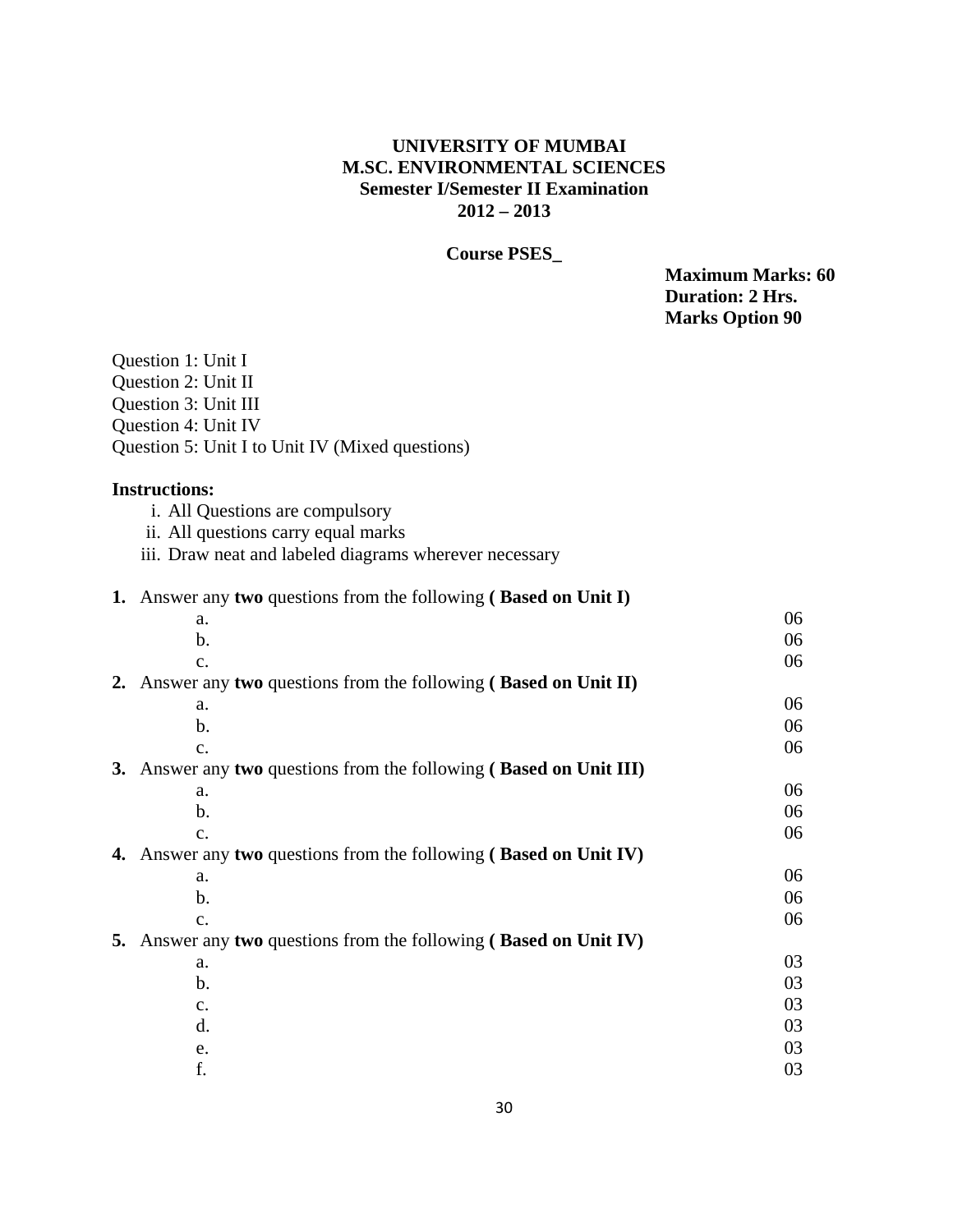### **UNIVERSITYOF MUMBAI**

#### **M.Sc. ES**

## **Semester I/Semester II PRACTICAL EXAMINATION PSESP 101/201 (09:00 A.M. – 01:00 P.M.)**

**Total Marks: 30** 

#### **1. Major Experiment:** 20 Marks

### **2. Minor Experiment:** 10 Marks

#### **NOTE:**

- **1.** Practical examination to be conducted as per the practical Syllabus enlisted.
- **2.** Candidates are required to present certified journal on the day of practical examination.

#### **UNIVERSITYOF MUMBAI**

#### **M.Sc. ES**

## **Semester I/Semester II**

### **PRACTICAL EXAMINATION PSESP 102/202**

#### **(09:00 A.M. – 01:00 P.M.)**

### **Total Marks: 30**

- **1. Major Experiment:** 20 Marks
- **2. Minor Experiment:** 10 Marks

#### **NOTE:**

- **1.** Practical examination to be conducted as per the practical Syllabus enlisted.
- **2.** Candidates are required to present certified journal on the day of practical examination.